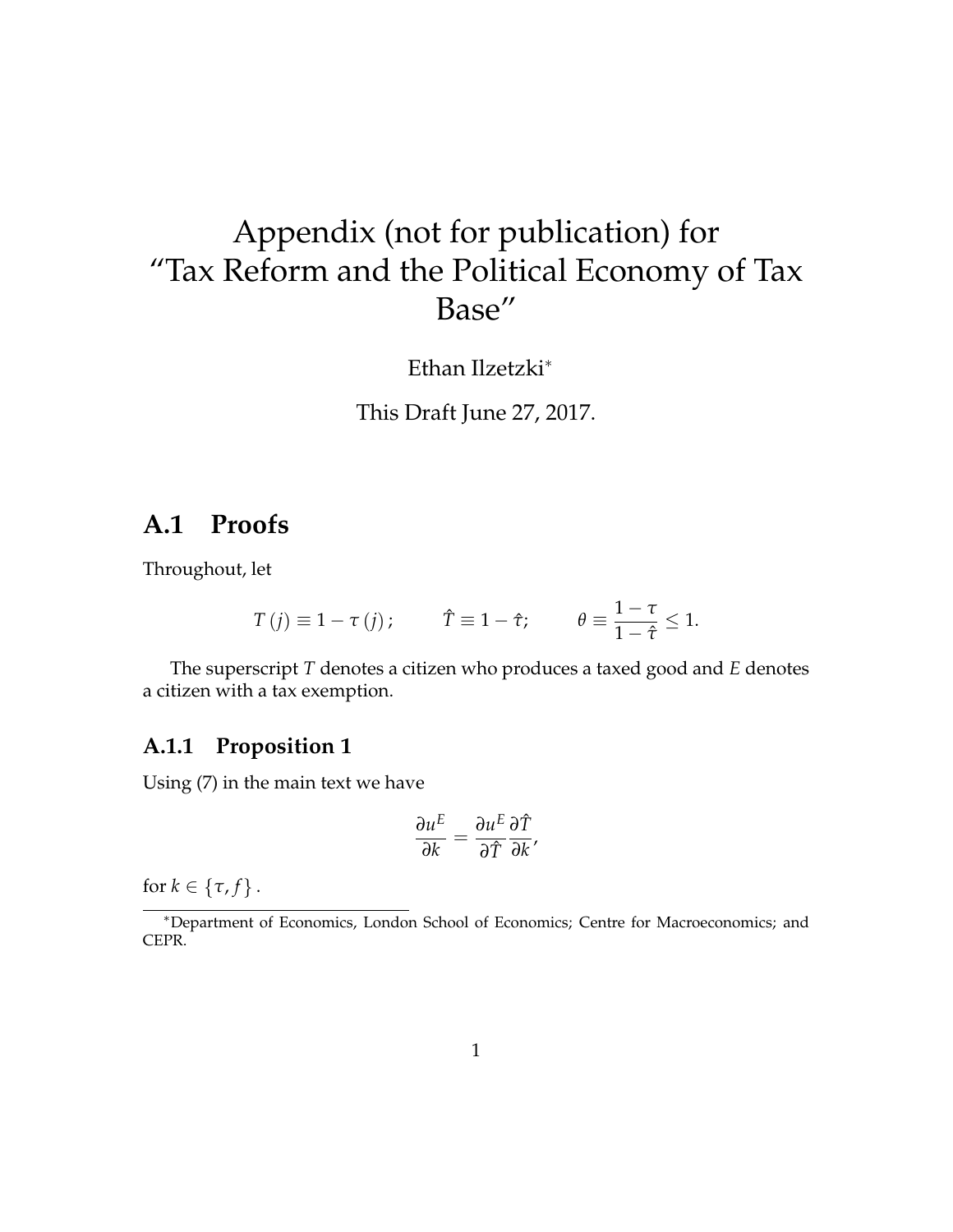And using (9) in the main text, we have

$$
\frac{d \log \rho}{d \tau} = \frac{1}{\tau} - \frac{\varepsilon - 1}{T} + \frac{\eta - \varepsilon + 1}{\hat{T}} \frac{\partial \hat{T}}{\partial \tau} \quad \text{and}
$$

$$
\frac{d \log \rho}{df} = \frac{1}{f} + \frac{\eta - \varepsilon + 1}{\hat{T}} \frac{\partial \hat{T}}{\partial f}.
$$

In addition:

$$
\begin{aligned}\n\frac{\partial \hat{T}}{\partial \tau} &= -f \theta^{\varepsilon - 2} \\
\frac{\partial \hat{T}}{\partial f} &= -\frac{1 - T^{\varepsilon - 1}}{(\varepsilon - 1) \hat{T}^{\varepsilon - 2}} f \theta^{\varepsilon - 2}.\n\end{aligned}
$$

Using these equations, and the definition of the marginal cost of public funds, it can be shown that for exempt citizens,

$$
MCPF^{\tau}(E) > MCPF^f(E)
$$
 (A.1)

is equivalent to

$$
1-\tau-(\varepsilon-1)\,\tau-(1-\tau)^{\varepsilon}<0,
$$

if (10) from the main text holds. This latter inequality holds for all  $\tau > 0$ , so that exempt firms always prefer tax base increases to tax rate increases, as long as this does not change their tax status.

Turning to taxed citizens, it is easy to show that

$$
\frac{\partial u^T}{\partial \tau} / \frac{\partial u^T}{\partial f} > \frac{\partial u^E}{\partial \tau} / \frac{\partial u^E}{\partial f},
$$

i.e., citizens whose firms bear the brunt of taxation find increases in statutory taxes even more costly relative to base-broadening measures than do citizens with tax exemptions. It then follows directly that  $\text{MCPF}^{\tau}(T) > \text{MCPF}^f(T)$ , i.e. taxed citizens also prefer broadening the base to increasing statutory rates.

If  $MCPF^{\tau}(j) > MCPF^f(j)$  for both the taxed and the exempt, it must be the case that the optimal tax base for every citizen is  $f = 1$ , keeping the tax status of the citizen in question unchanged.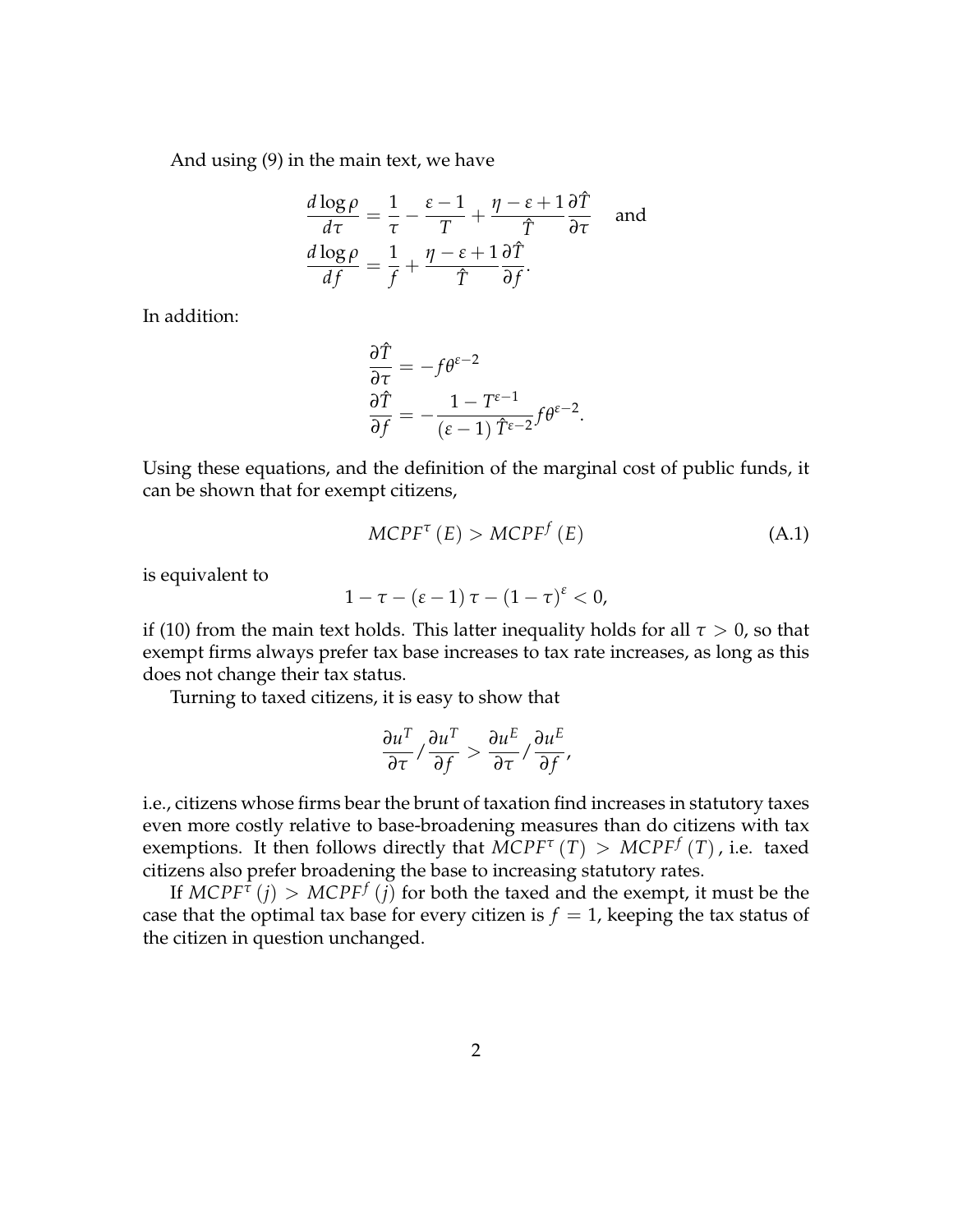### **A.1.2 Proposition 2**

Define

$$
U^{j}(f,g) \equiv \max_{\tau} \left\{ u^{j}(f,\tau) + \psi \left( \rho \left( f,\tau \right) - g \right) \right\}, \tag{A.2}
$$

giving the utility of a citizen *j* if the tax base is *f* and the statutory rate is chosen to raise *g* units of revenues.

At a tax base of *f* and public good needs of *g*, the individual value of a tax exemption is equal to

$$
\Delta^{E}U(f,g) \equiv U^{E}(f,g) - U^{T}(f,g):
$$

the difference between the utility of the exempt and the taxed.

**The value of a tax break and**  $f$  Applying the envelope theorem to  $(A.2)$ 

$$
\frac{\partial U^j(f,g)}{\partial f} = \frac{\partial \rho(f,\tilde{\tau}(f,g))}{\partial f} \left(MC P F^{\tau}(j) - M C P F^f(j)\right),
$$

where  $\tilde{\tau}$  is the statutory tax rate that raises *g* units of revenues when the tax base is *f* . Then

$$
\frac{\partial \Delta^E U\left(f,g\right)}{\partial f}<0
$$

iff

$$
MCPF^{\tau}(T) - MCPF^f(T) > MCPF^{\tau}(E) - MCPF^f(E).
$$

With some derivation, it can be shown that this is equivalent to

$$
\frac{\partial \log u^{T}(f,\tau)}{\partial \hat{T}} \left[ \frac{\partial \hat{T}}{\partial f} \frac{\partial \rho(f,\tau)}{\partial \rho(f,\tau)} / \frac{\partial \tau}{\partial f} - \frac{\partial \hat{T}}{\partial \tau} \right] - \frac{\partial \log u^{T}}{\partial \tau} > \n\frac{\partial \log u^{E}(f,\tau)}{\partial \hat{T}} \left[ \frac{\partial \hat{T}}{\partial f} \frac{\partial \rho(f,\tau)}{\partial \rho(f,\tau)} / \frac{\partial \tau}{\partial f} - \frac{\partial \hat{T}}{\partial \tau} \right].
$$

This inequality holds because

$$
\frac{\partial \log u^T(f,\tau)}{\partial \hat{T}} > \frac{\partial \log u^E(f,\tau)}{\partial \hat{T}},
$$
 (A.3)

while

$$
\frac{\partial \hat{T}}{\partial f}\frac{\partial \rho\left(f,\tau\right)/\partial \tau}{\partial \rho\left(f,\tau\right)/\partial f}-\frac{\partial \hat{T}}{\partial \tau}>0,
$$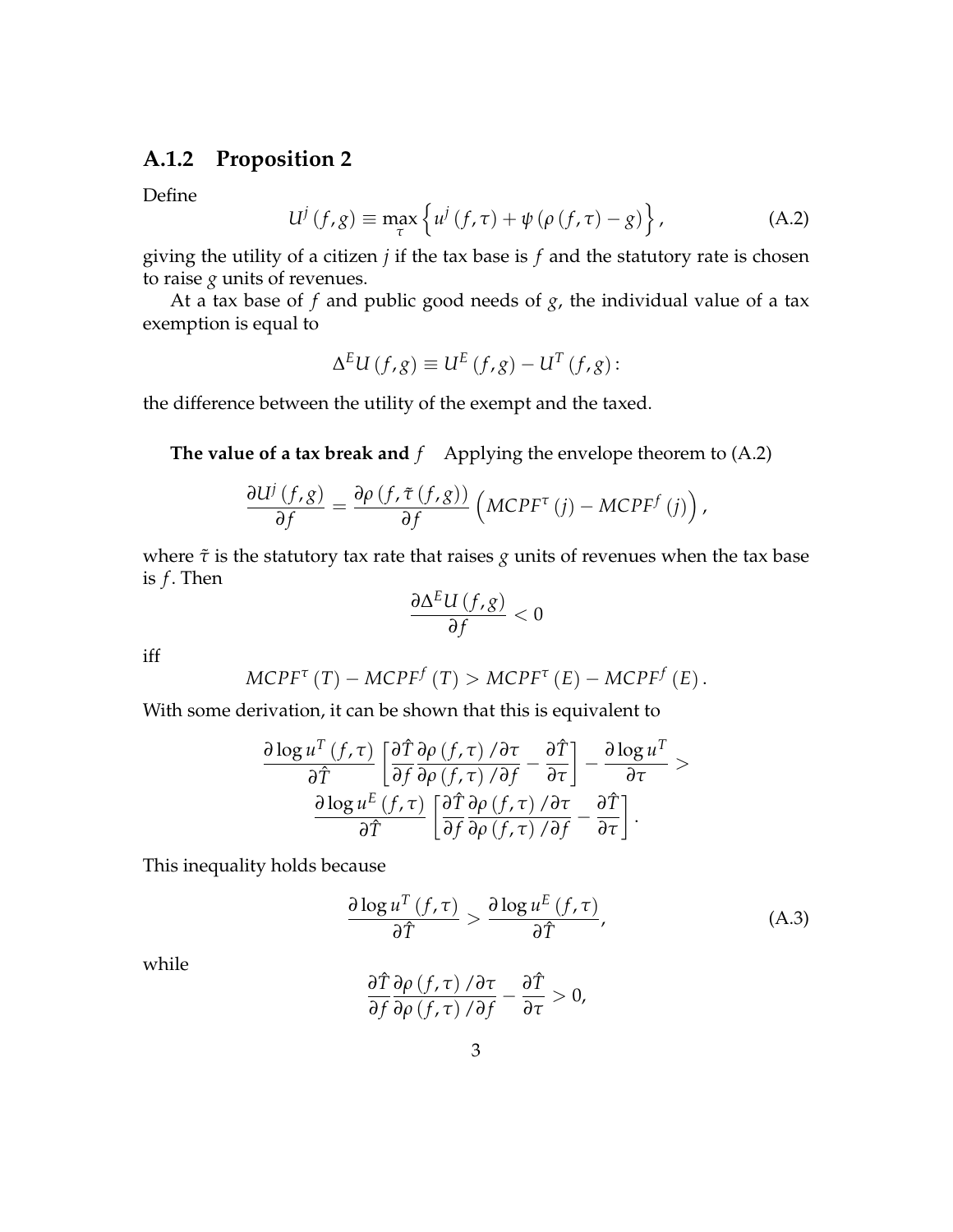and

$$
\frac{\partial \log u^T}{\partial \tau} < 0. \tag{A.4}
$$

Therefore the value of a tax break is decreasing in *f* .

**The value of a tax break and**  $g$  **Applying the envelope theorem to**  $(A.2)$ 

$$
\frac{\partial U^j(f,g)}{\partial g} = \psi = M C P F^{\tau}(j).
$$

Then

$$
\frac{\partial \Delta^E U\left(f,g\right)}{\partial g} > 0
$$

iff

$$
MCPF^{\tau}(T) > MCPF^{\tau}(E),
$$

which is equivalent to

$$
\frac{\partial \log u^T(f,\tau)}{\partial \hat{T}} \frac{\partial \hat{T}}{\partial \tau} + \frac{\partial \log u^T(f,\tau) / \partial \tau}{\partial \hat{T} / \partial \tau} > \frac{\partial \log u^E(f,\tau)}{\partial \hat{T}},
$$

which holds because (A.3), (A.4) and *<sup>∂</sup>T*<sup>ˆ</sup> *∂τ* < 0 hold.

**The value of a tax break and**  $\varepsilon$  Using (7) from the main text, the value of a tax exemption can alternatively be written as

$$
\Delta^{E}U(f,g) = \left(\frac{z\hat{T}}{\mu}\right)^{\eta+1}(\mu-1)\frac{1-T^{\varepsilon}}{\hat{T}^{\varepsilon-1}}.
$$

Then

$$
\frac{\partial \log\left(\Delta^E U\left(f,g\right)\right)}{\partial \varepsilon} = -\log \hat{T} - \frac{T^{\varepsilon} \log T}{1 - T^{\varepsilon}} > 0,
$$

because *T*ˆ and *T* are both smaller than 1.

### **The value of a tax break and** *η*

$$
\frac{\partial \log\left(\Delta^E U(f,g)\right)}{\partial \eta} = \log\left(\frac{\hat{T}z}{\mu}\right)
$$

This is greater than zero if the equilibrium real after-tax real wage ( $\hat{T}w$ ) is greater than one, i.e. if aggregate demand is increasing in the Frisch elasticity.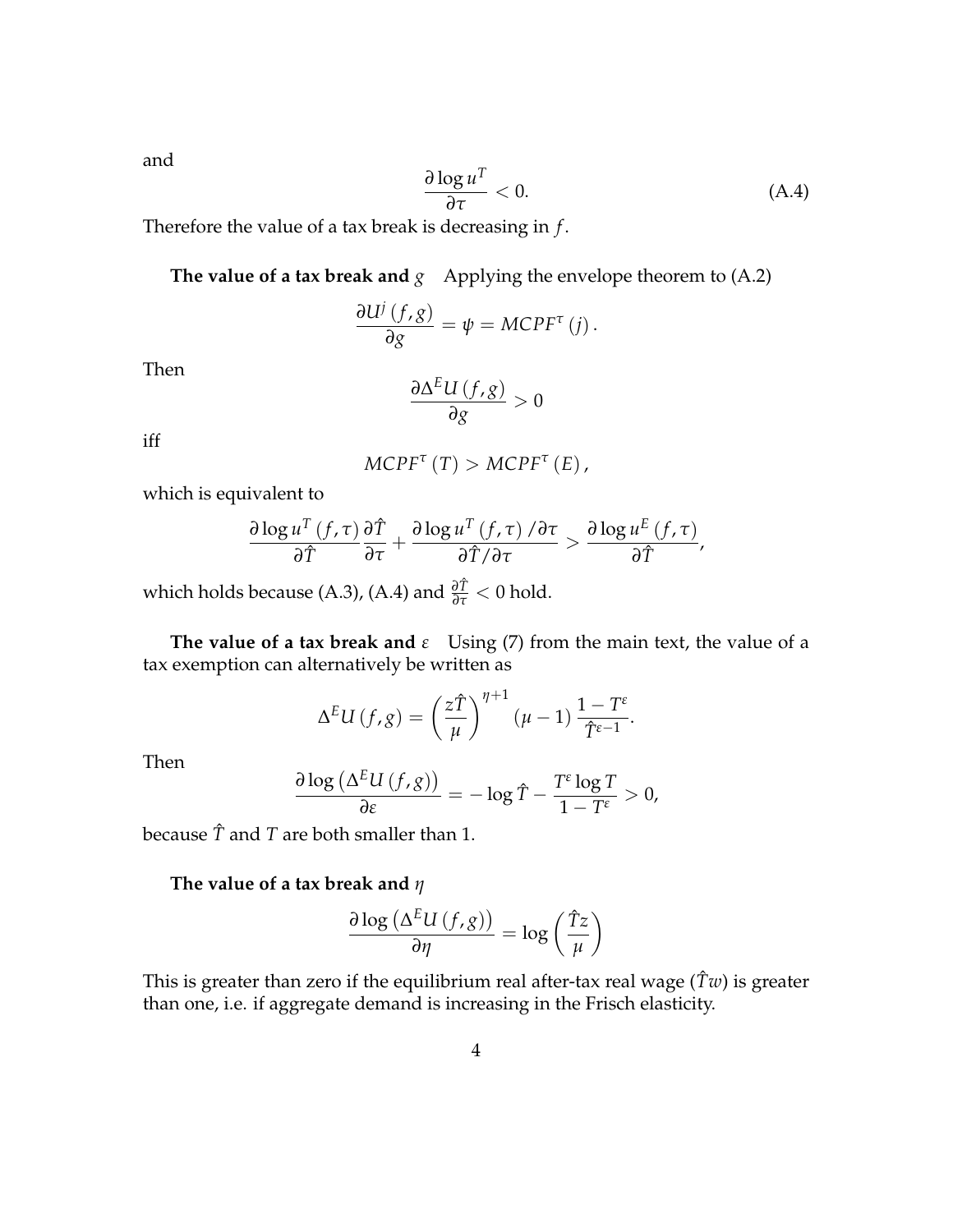#### **A.1.3 Proposition 3**

Put formally, we are stating that for any  $g$ , there exists a value  $f^R \in (0,1)$ , such that for all  $\tilde{f} \leq f^R$ 

$$
U^{T}(1,g) \geq U^{E}(\tilde{f},g)
$$
 (A.5)

or

$$
\rho\left(\tilde{f},\tilde{\tau}\right) < g
$$

for all *τ*˜, where *U* (*f* , *g*) is given by (A.2). In words, there exists a cutoff tax base  $f^R$ , below which exempt citizens are better off with tax reform at  $f = 1$  (at which they are taxed) than being at any feasible narrower tax base  $\tilde{f} < \tilde{f}^R.$ 

The proof relies on the fact that the function  $U^E(f,g)$  is increasing in  $f$  for all  $f \in [0,1].$  In addition, at one extreme ( $f = 1$ ),  $U^{E}\left(1, g\right) > U^{T}\left(1, g\right)$  , so that (A.5) is violated for sufficiently high values of *f*. This is true because a tax exemption gives positive utility, all else equal. At the other extreme, if *f* is sufficiently low,  $U^E(f,g)$  goes to zero, while  $U^T(1,g) > 0$ , so that (A.5) must hold. With  $U^E(f,g)$ increasing and spanning values above and below  $U^T\left(1,g\right)$ , there must be a value of  $f = f^{\overline{R}}$  at which these two utilities are equal. Moreover, citizens are better off with tax reform if and only if  $f > f<sup>R</sup>$ .

I now demonstrate that it is the case that for sufficiently low values of *f* ,  $U^E(f, g)$  goes to zero. This is because the slope of  $U^E(f, g)$  becomes infinite as *f* changes, for sufficiently low values of  $f$ . In the proof of proposition 2, I showed that

$$
\frac{\partial U^{E}(f,g)}{\partial f} = \frac{\partial \rho (f, \tilde{\tau} (f,g))}{\partial f} \left( M C P F^{\tau} (j) - M C P F^{f} (j) \right) > 0.
$$

For any feasible value of *f* , *∂ρ ∂p* and *MCPF<sup>f</sup>* (*j*) are both strictly positive and finite. The numerator of *MCPF<sup>τ</sup>* (*j*) is positive and finite, while its denominator goes to zero as *f* approaches its lowest feasible value. This last statement is true because the statutory tax rate must be set at its revenue-maximizing rate as *f* approaches its lowest feasible value. At the revenue maximizing rate,  $\frac{\partial \rho(f,\tau)}{\partial \tau} = 0$ , by definition. Thus  $\frac{\partial U^E(f,g)}{\partial f}$  $\frac{(\sqrt{8})}{\partial f}$  goes to infinity for sufficiently low values of *f*.

Below some threshold value of *f* it is of course the case that revenues of *g* are no longer feasible. It still remains the fact that no *feasible* policy exists with a narrower base that makes the exempt better off than under reform. (One might think of such cases as reform being induced due to feasibility rather than desirability to lobbyists.)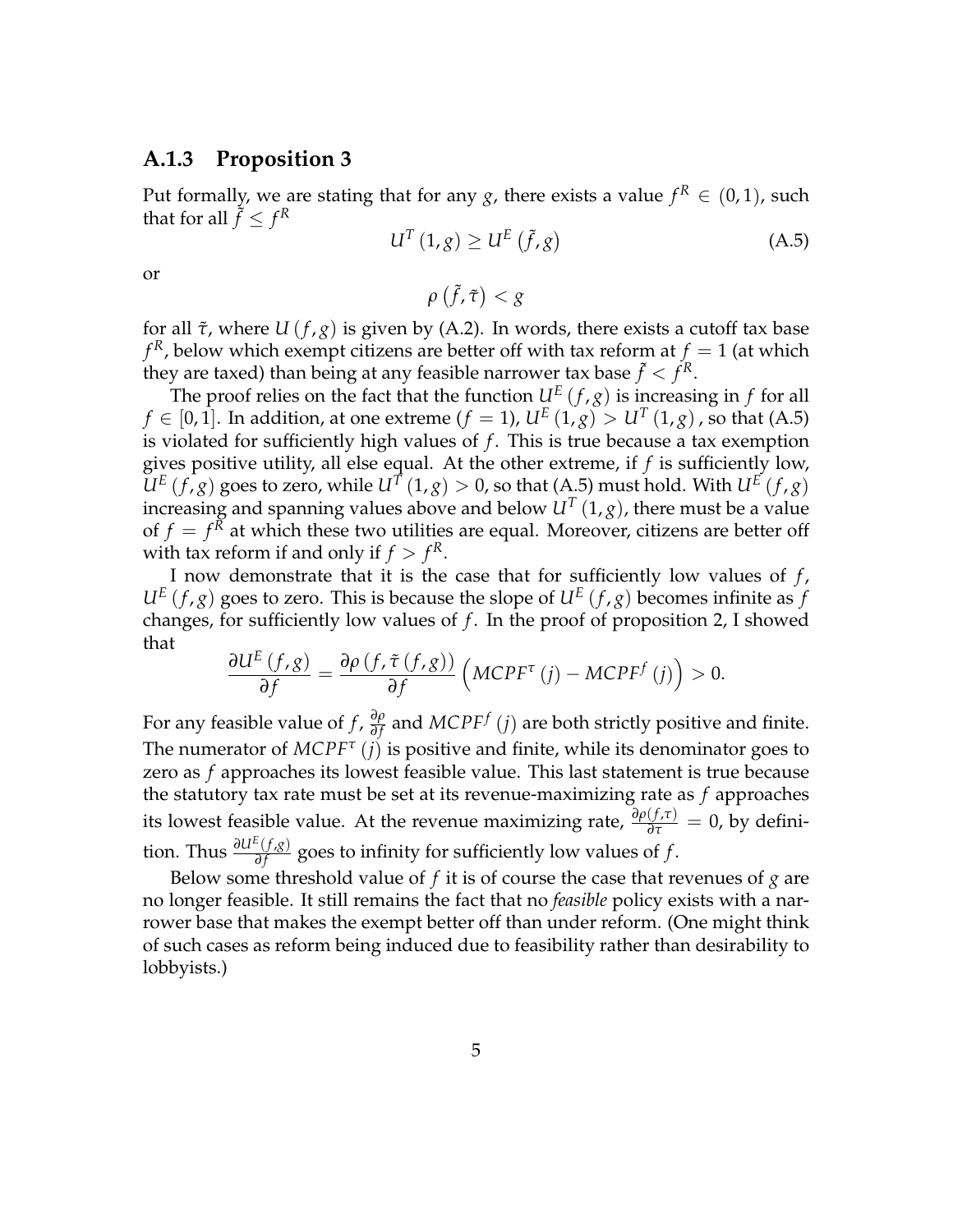#### **A.1.4 Proposition 4**

It is easy to show that if  $f^R$  is determined by feasibility, i.e.  $f^R$  is the narrowest tax base at which  $g$  is feasible, then  $f^R$  is increasing in  $g$ . In this case,  $\tau$  is set at its revenue-maximizing rate at *f <sup>R</sup>*, given by

$$
\frac{1-\bar{\tau}}{\bar{\tau}} = (\eta - \varepsilon) f\bar{\theta}^{\varepsilon} + \varepsilon, \text{ where}
$$
\n
$$
\bar{\theta} = \frac{1-\bar{\tau}}{f(1-\bar{\tau})+1-f}.
$$
\n(A.6)

It is easy to show that at the revenue maximizing rate  $\bar{\tau}$ , tax revenues are increasing in  $f$ , so that an increase in  $g$  requires an increase in  $f^R$  to remain feasible.

If, instead,  $f^R$  is determined by preferences,  $f^R$  is defined by

$$
u^{E}\left(f^{R},\tau^{R}\right)=u^{T}\left(1,\tau^{1}\right), \qquad (A.7)
$$

where  $\tau^R$  and  $\tau^1$  are the tax rates required to raise  $g$  in revenues, if the tax base is  $f<sup>R</sup>$  and 1, respectively:

$$
\rho\left(f^R, \tau^R\right) = \rho\left(1, \tau^1\right) = g \tag{A.8}
$$

This last equation simply maps  $\tau^1$  onto  $g$  with  $\tau^1$  naturally increasing in  $g$ . We can therefore conduct comparative statics with respect to  $\tau^1$ , taken as an exogenous parameter with results for *g* following.  $\{f^R, \tau^R\}$  are defined implicitly by (A.7) and the first equality in (A.8). Conducting comparative statics using these two equations, we obtain that

$$
\frac{\partial f^{R}}{\partial \tau^{1}} = \frac{MCPF_{\tau}^{E} (f^{R}, \tau^{R}) - MCPF_{\tau}^{T} (1, \tau^{1})}{MCPF_{\tau}^{E} (f^{R}, \tau^{R}) - MCPF_{f}^{E} (f^{R}, \tau^{R})} \frac{\partial \rho (1, \tau^{1})}{\partial \rho (f^{R}, \tau^{R}) / \partial f}.
$$

As long as we are on the correct side of the Laffer curve, the marginal revenue terms are positive. Also, proposition 1 states that the difference in marginal costs of public funds in the denominator is positive. Therefore  $\frac{\partial f^R}{\partial g} > 0$  if and only if

$$
MCPF_{\tau}^{E}\left(f^{R},\tau^{R}\right) > MCPF_{\tau}^{T}\left(1,\tau^{1}\right).
$$
 (A.9)

I now argue that this condition must hold for *g* sufficiently high. With *g* sufficiently high, we can make  $\{f^R, \tau^R\}$  be arbitrarily close to the peak of the Laffer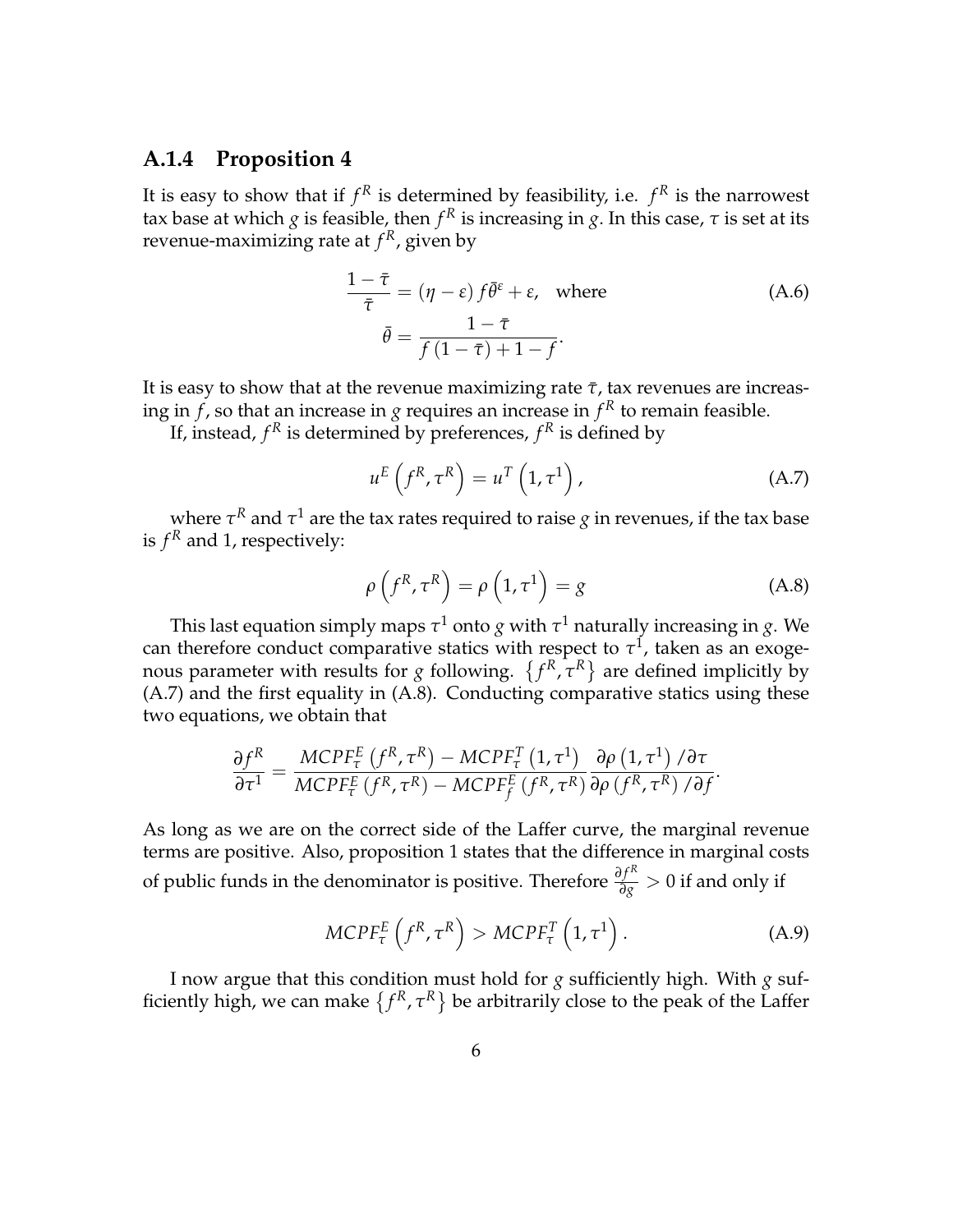curve, but with  $\tau^1$  still away from the Laffer curve peak at  $f = 1$ . At the peak of the Laffer curve, marginal revenues are zero and  $MCPF_{\tau}^{E}$   $(f^{R}, \tau^{R})$  goes to infinity. It must therefore be larger than the finite value of  $MCPF_{\tau}^{T}(1,\tau^{1})$ . The inequality A.9 holds and  $f<sup>R</sup>$  is increasing in *g*.

The second part of the proposition states that  $f<sup>R</sup>$  is increasing in  $g$  for values of *ε* sufficiently high. Condition (A.9) can be rewritten as

$$
\frac{1 + (\mu - 1) (\eta + 2 - \varepsilon) / \hat{T} (f^R, \tau^R)^{\varepsilon - 1}}{1 + (\mu - 1) (\eta + 2) T^1} > \theta \left( f^R, \tau^R \right) \frac{1 - \frac{\tau^R}{1 - \tau^R} \left[ (\varepsilon - 1) \left( 1 - f^R \theta \left( f^R, \tau^R \right) \right) + \eta f^R \theta \left( f^R, \tau^R \right) \right]}{1 - \frac{\tau^1}{1 - \tau^1} \eta}.
$$

Recalling that  $\mu \equiv \frac{\varepsilon}{\varepsilon - 1}$ , the left hand side of this equation can be made arbitrarily close to 1 for *ε* sufficiently high. The right hand side is always strictly less than one if  $ε > η + 1$ . This is because  $θ < 1$ ,  $τ^R > τ^1$  and  $f^R < 1$ . Thus for  $ε$  sufficiently large, this inequality holds and  $f<sup>R</sup>$  is increasing in *g*. Note that these are both sufficient–not a necessary–conditions. The relationship appears to hold for any values of *ε*, *µ*, and *η*.

### **A.1.5 Proposition 5**

Follows directly from Proposition 3. If  $f^q \leq f^R$ , the policy  $f = 1$  is Pareto improving compared to  $f^q$ . Hence zero compensation is required. In addition  $f = 1$  is the social-welfare maximizing policy. Thus no other reform could improve welfare nor decrease the required compensation.

### **A.1.6 Proposition 6**

Utility is

$$
\tilde{u}^{PM}(f,\tau) = \left(\frac{\hat{T}z}{\mu}\right)^{\eta+1} \left[\frac{1}{1+\eta} + (\mu-1)\left(\Lambda + (1-\Lambda)L\frac{T(i)^{\varepsilon}}{\hat{T}^{\varepsilon-1}}\right)\right]
$$

For a given value of  $f$ ,  $\tau$  is determined by

$$
U^{PM}(f,g) = \max_{\tau} \log \tilde{u}^{PM}(f,\tau)
$$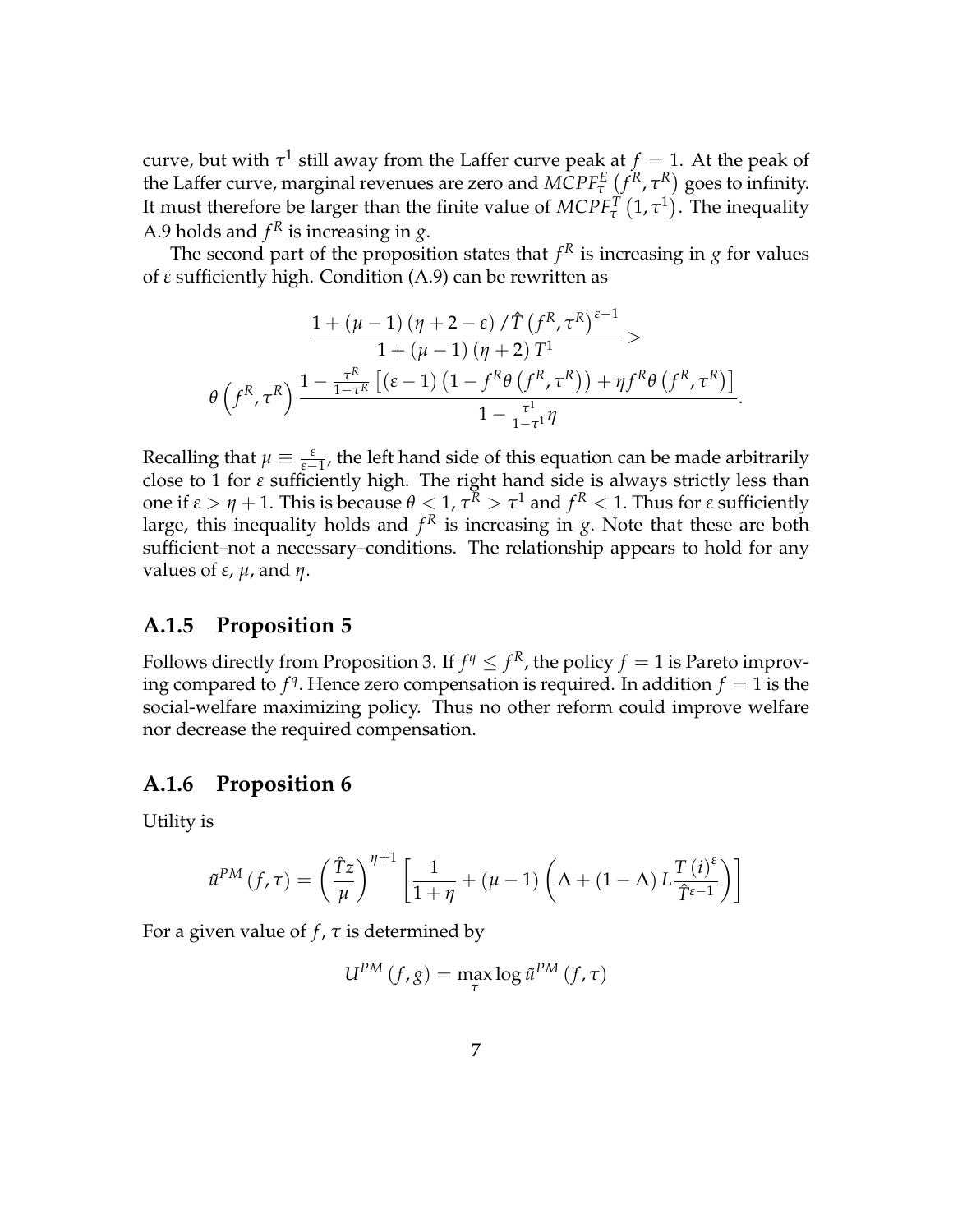s.t.  $\log \rho(f, \tau) \geq \log g$ . We are then asking whether there exists a value of *g* such that  $U^{PM}(1, g) > U^{PM}(L, g)$ . The proof then proceeds in a similar manner to that of Proposition 4, where the marginal cost of public funds using tax rates at  $f = L$ must exceed that at  $f = 1$ , for *g* sufficiently high.

## **A.2 Empirical Evidence on the Timing of Corporate Tax Reforms**

In this section I turn to the data and explore the timing of tax reforms in OECD countries. The main positive prediction from the previous section is that basebroadening tax reform occurs when the government faces high revenue needs. The normative analysis in section 4 recommends that reformers opt for large, rather than marginal, reforms. Whether a reform is large is in the eye of the beholder. Here, I define a reform as big if it frees up sufficient revenues to allow a reduction in statutory tax rates.

These two predictions are explored using data on corporate taxation collected by Kawano and Slemrod (KS, 2012). These data document legislative changes to the corporate tax base in 30 OECD countries from 1980 to 2004. The data include both high-income and emerging economies and episodes of rising and declining corporate tax rates. KS document changes in the tax base including changes in the generosity of investment credits, loss carry-forward rules, depreciation allowances, and others. I define a dummy variable *reform* that takes on a value of one if the tax base was broadened by any of the KS measures. In the reported regressions, I focus only on the tax base for domestic corporations as questions of international taxation go beyond the scope of this paper. Nevertheless, results are robust to including international tax legislation as well. Corporate taxation was not the main source of tax revenues for countries in the sample. However, data on the breadth of the income tax base or VAT base isn't readily available for a large sample of countries.

Corresponding to the theory, I measure public revenue needs by a single variable *g*: in this case government consumption as a percentage of GDP (source: World Bank). $^1$  In a dynamic context, however, governments can de-link current revenue needs from public good provision by borrowing. As I discuss below, using government revenues as a percentage of GDP (source: OECD), or debt to GDP (source: World Bank debt tables) leads to broadly similar results.

<sup>&</sup>lt;sup>1</sup>While total government spending might be a more comprehensive measure of fiscal strain, the panel data coverage of this variable is much smaller.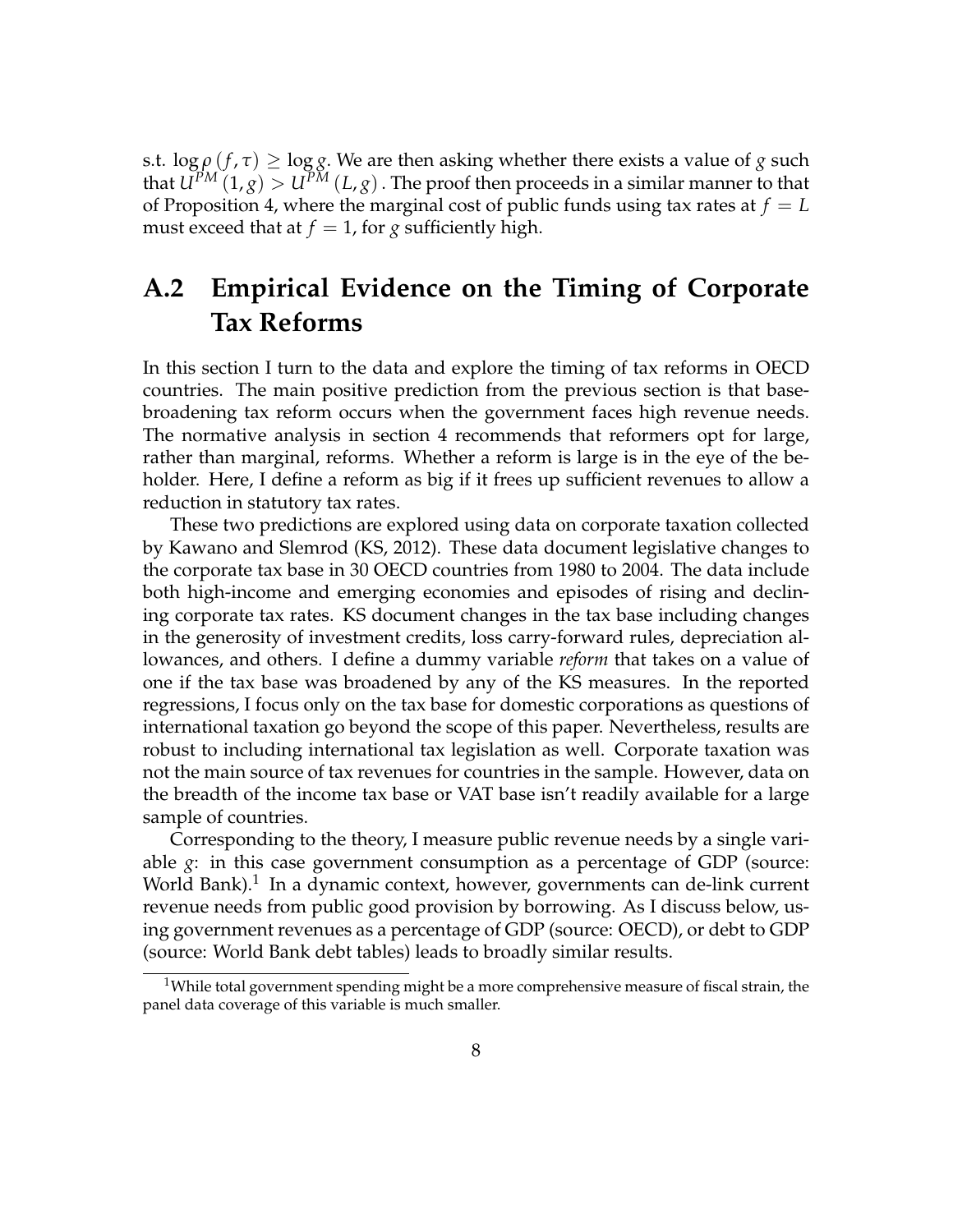Results from an OLS regression of the measure of fiscal strain on *reform* are shown in Table 1. The first column gives the result from an OLS regression of the *reform* dummy on government consumption as a fraction of GDP and shows that base-broadening reforms generally occur when spending is higher. This simple OLS regression does not have a causal interpretation, but suggests that base broadening reforms occur when public spending is high, consistent with the theory. Adding a control for GDP growth doesn't affect results and the coefficient on this control isn't statistically significant. Thus it is the state of public finances rather than the business cycle that drives reform.

The narrow focus on corporate taxation gives the government other (and larger) bases from which to draw revenues. It is therefore useful to have a measure that hones in on the fiscal strain to the corporate sector. Using the statutory tax rate as another measure of the fiscal needs of the government, particularly of the degree to which the government relies on corporate taxation for its fiscal needs, column 2 shows that governments do indeed broaden the corporate tax base when existing tax rates are high. This second regression also includes the *change* in the statutory corporate tax rate in the year of the reform. The negative coefficient suggests governments broaden the tax base when they lower statutory rates. This is consistent with the reform being large enough to free revenues to lower rates, despite high fiscal strain.

The fact that the tax base and statutory tax rates move in opposite directions is not an obvious accounting identity. If fiscal pressures are large, the government may be forced to increase both dimensions of tax policy simultaneously. In fact, this is what normative theories of the tax base, such as Yitzhaki (1979) would suggest. There, the tax base is narrow because of the administrative cost of enforcing a broader base. The optimal tax base equalizes the marginal cost of enforcing taxes with the marginal dead-weight losses due to the narrow tax base. In this normative literature, a government facing financing pressures would bear both these costs on the margin and increase the statutory rate while enforcing a broader tax base. The fact that governments cut statutory tax rates when broadening the tax base suggests that a different force is at play here. The result is consistent with the theory proposed in this paper, where the government needs the lower statutory tax rates to compensate losers from the base-broadening reform.

Conceptually, we are less interested in the cross-sectional aspect of the data, as our theory has more to say about when a given country passes reform than which country is more likely to pass reform measures. Indeed, country-specific factors may confound our results. The same political dysfunctionality that makes it hard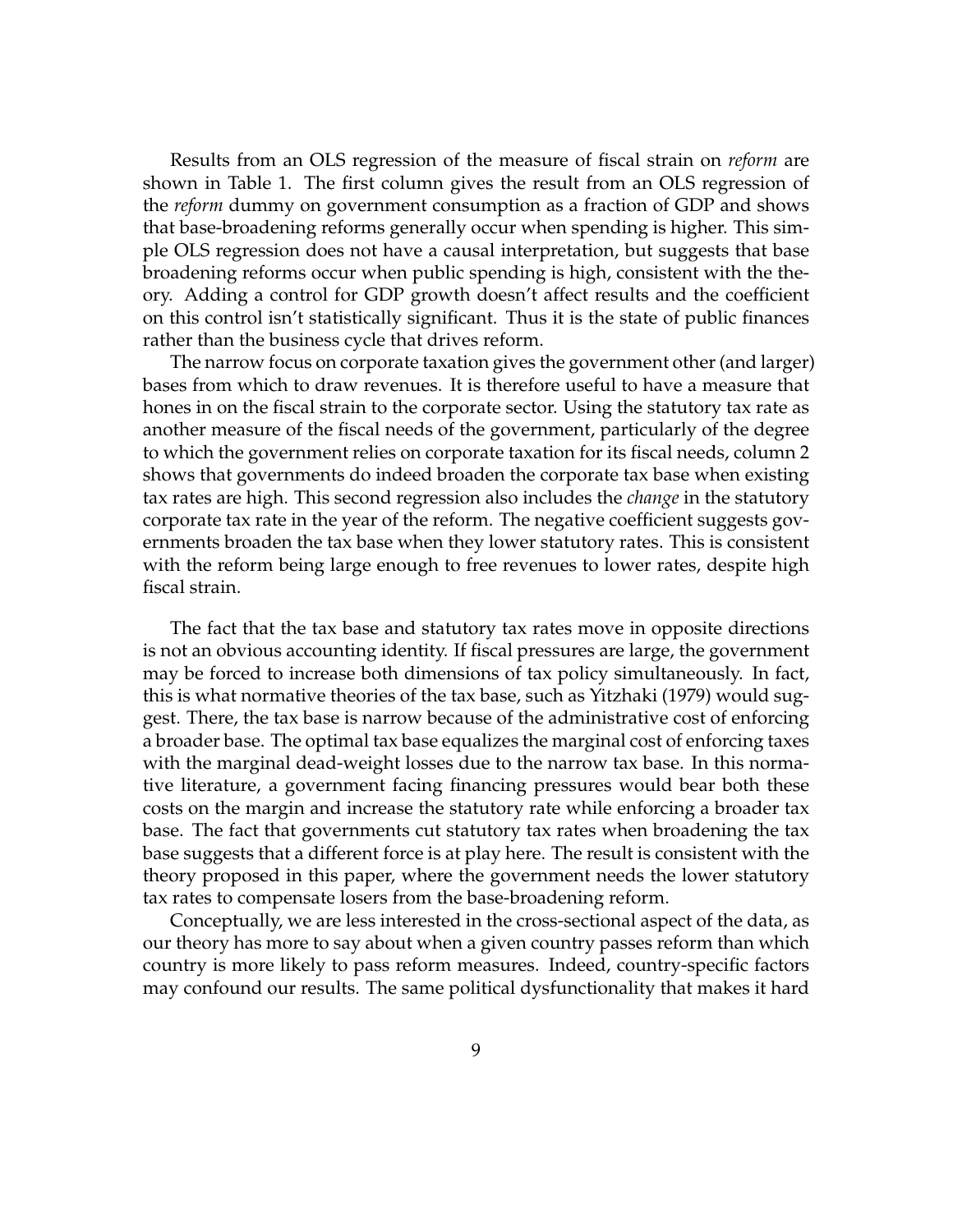|                   | Dependent Variable = Reform |                      |                      |                      |                      |                     |
|-------------------|-----------------------------|----------------------|----------------------|----------------------|----------------------|---------------------|
|                   | 1                           | 2                    | 3                    | 4                    | 5                    | 6                   |
| g/GDP             | $.009**$<br>(.004)          | $.010**$<br>(.004)   | $.009**$<br>(.004)   | $.032**$<br>(.014)   | $.008**$<br>(.003)   | $.007*$<br>(.004)   |
| Corp. Tax Rate    |                             | $.009***$<br>(.002)  | $.007***$<br>(.002)  | $.026***$<br>(.009)  | $.008***$<br>(.003)  | $.007*$<br>(.004)   |
| $\Delta$ Tax Rate |                             | $-.017***$<br>(.006) | $-.018***$<br>(.006) | $-.060***$<br>(.022) | $-.020***$<br>(.007) | $-.014**$<br>(.006) |
| Country FE        | NO                          | <b>NO</b>            | <b>YES</b>           | <b>YES</b>           | <b>YES</b>           | <b>YES</b>          |
| Year FE           | NO                          | <b>NO</b>            | NO                   | <b>NO</b>            | <b>YES</b>           | YES                 |
| $R^2$             | 0.01                        | 0.05                 | 0.15                 | 0.11                 | 0.20                 | 0.19                |
| n.                | 709                         | 621                  | 621                  | 566                  | 621                  | 653                 |

Table 1: Regression Results

for a country to pass reform may make it harder for the government to raise revenues more generally. Similarly, a country unable to broaden the tax base may be forced to rely on higher statutory rates. The remaining columns therefore include country fixed effects. Column 3 shows that the results survive the inclusion of country fixed effects. The next two columns show that the results are robust to a probit specification (column 4), and inclusion of year (column 5) fixed effects.

Finally, in column 6, I replace government consumption with government revenues as a percentage of GDP (with country and year fixed effects). The results are robust to measuring fiscal strain in this way. The results are similar when using debt to GDP to measure fiscal strain, although in this case the result is statistically significant with year, but not country, fixed effects. This suggests that public indebtedness is a better predictor of which country will enact reform than when a specific country broadens its tax base. The result is nevertheless broadly consistent with the theory.

Certainly, one should be wary of simple correlations of this sort. These correlations are nevertheless suggestive that the theory presented in this paper is broadly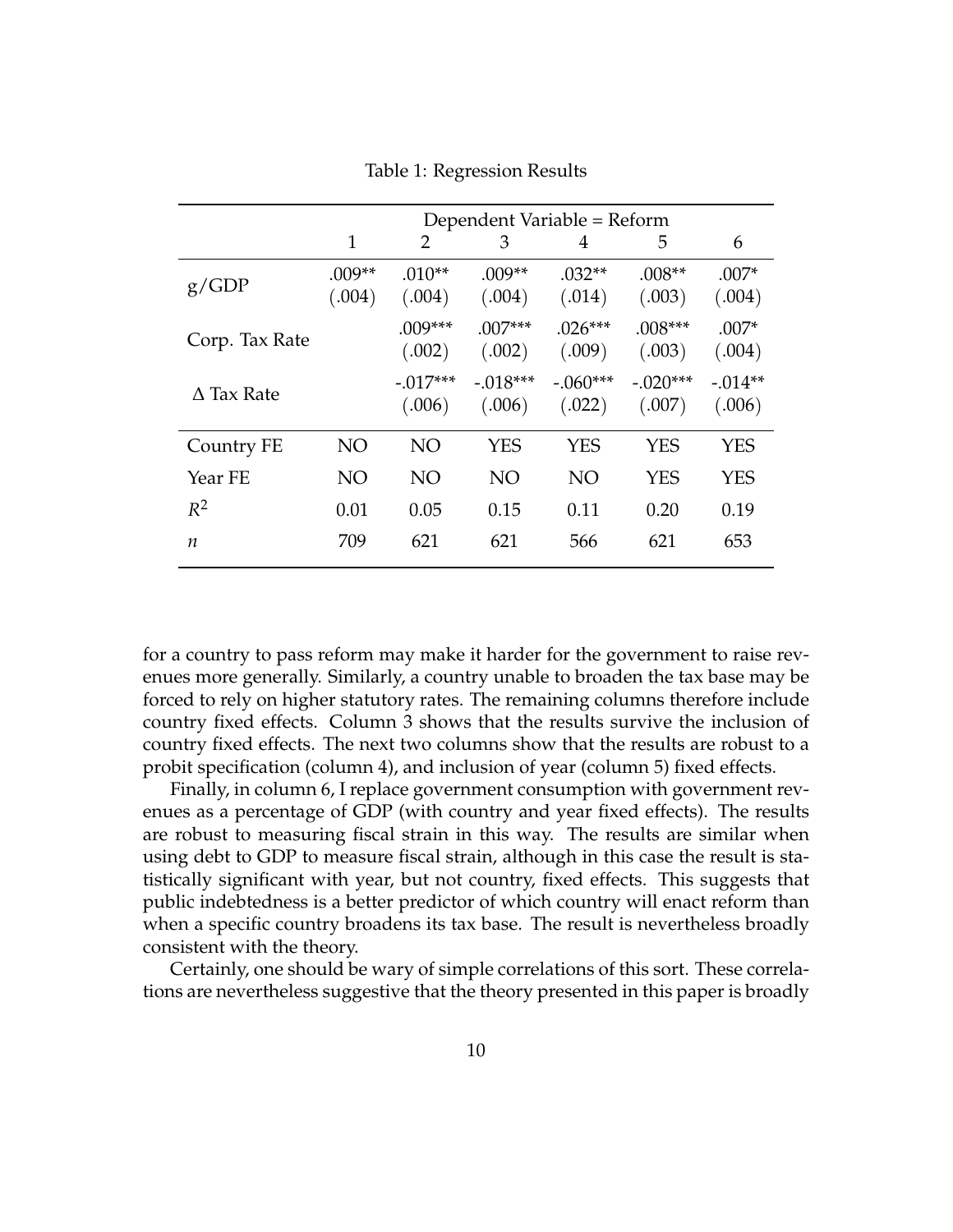consistent with a set of carefully-documented reforms.

## **A.3 Endogenous Government Spending**

Consider a variant of the model where public good spending is endogenously determined. Specifically, let us augment individual preferences to include preferences over public spending:

$$
u^{j} = x^{j} - \frac{(h^{j})^{1+\frac{1}{\eta}}}{1+\eta} + \alpha^{j}v(g),
$$

where *v*(.) is a concave function and *α<sup>j</sup>* reflects citizen *j'*s preferences for public goods.

First note that preferences over the tax base and statutory rates are the same, regardless of what governs the amount of public spending to be financed. The first order condition

$$
MCPF^{\tau}(j) \geq MCPF^{f}(j)
$$

still holds and the proof of proposition 2 remains the same. Households always prefer to raise revenues with increases in the tax base rather than increases in the statutory rate, keeping their own tax status unchanged.

Second, for any desired public good needs *g*, it continues to be true that there is a critical tax base  $f^R\left(g\right)$  below which an individual is willing to forgo her tax break in favor of tax reform at  $f = 1$ .

The first order condition governing desired public spending states

$$
MCPF^{\tau}(j) = \alpha^{j}v'(g).
$$

Thus now the value of  $f^R$  depends on and is increasing in  $\alpha^j$  whenever  $f^R$  is increasing in  $g$  in the baseline model. We then have households with differing preferences over tax breaks vs. reform, with households with higher preferences for public goods more inclined towards tax reform (as a way to finance public good).

Turning to politics, once lobbying entry is determined, the analysis is almost identical to that in the benchmark model, except that the level of public good spending is determined by

$$
MCPF^{\tau}(j) = \alpha^{L}v'(g),
$$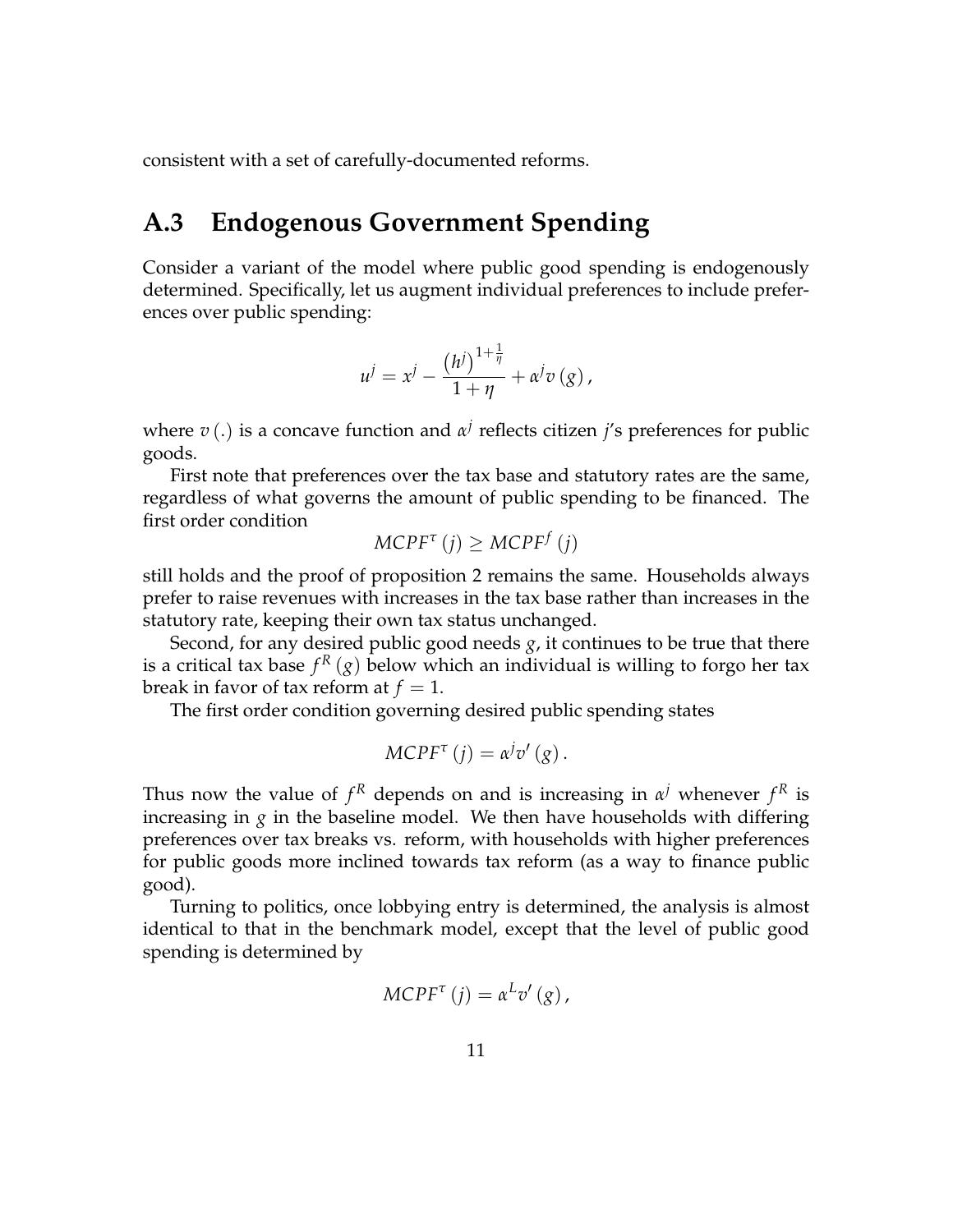$\mathbf{x} \in \mathbb{R}$  *k* are average value of  $\mathbf{x}^j$  among lobbyists. Tax reform occurs if *L* > 1 −  $f^R\left(\alpha^L\right)$  , i.e. if the average lobbyist prefers a tax base of  $f=1$  than her individual tax break.

In considering who chooses to lobby, special interests' choice is roughly the same as in the benchmark model. This is due to a free-riding problem with respect to the determination of public goods. Given the identity of the existing *L* lobbyists, an entering lobbyist has infinitesimal influence on public good spending. Special interests therefore enter based on the value they assign to a tax break (relative to the alternative of not having one *at the expected value of g*). This is the same across individuals. Thus lobbyists enter if the expected value of a tax break is equal to the fixed cost to lobbying and the lobby size *L* is determined as in the benchmark model.

In reality, special interests lobby for public goods, transfers, and regulatory policy. A large literature studies whether and how they overcome collective action problems in special interest organization. It is an interesting avenue for future research to consider how lobbying for tax breaks interacts with or competes with lobbying for other policies with budgetary implications. The simple framework studying here is, however, robust to the inclusion of endogenous public goods.

### **A.4 Partial Deductions**

In the body of the paper, I assume that tax deductible goods are fully exempt. In reality, many deductions are partial. For example, mortgage interest is deductible only on the first \$750,000 of a mortgage (down from \$1 million prior to the tax reform passed in December 2017). In this appendix, I analyze the case of partial deductions and show that the basic mechanism holds with partial deductions as well. The following section explores the political economy implications of deductions being only partial.

Let  $\chi$  denote the share of spending on goods  $i > f$  that is tax deductible. The baseline case has a full dedcution, reflecting  $\chi = 1$ . The budget constraint of household *j* then becomes

$$
\int_0^1 p(i) x^j(i) di \le (1 - \tau) \left( w h^j + \pi^j \right) + \chi \tau \int_f^1 p(i) x^j(i) di,
$$
  

$$
\int_0^1 p^c(i) x^j(i) di \le wh^j + \pi^j,
$$

or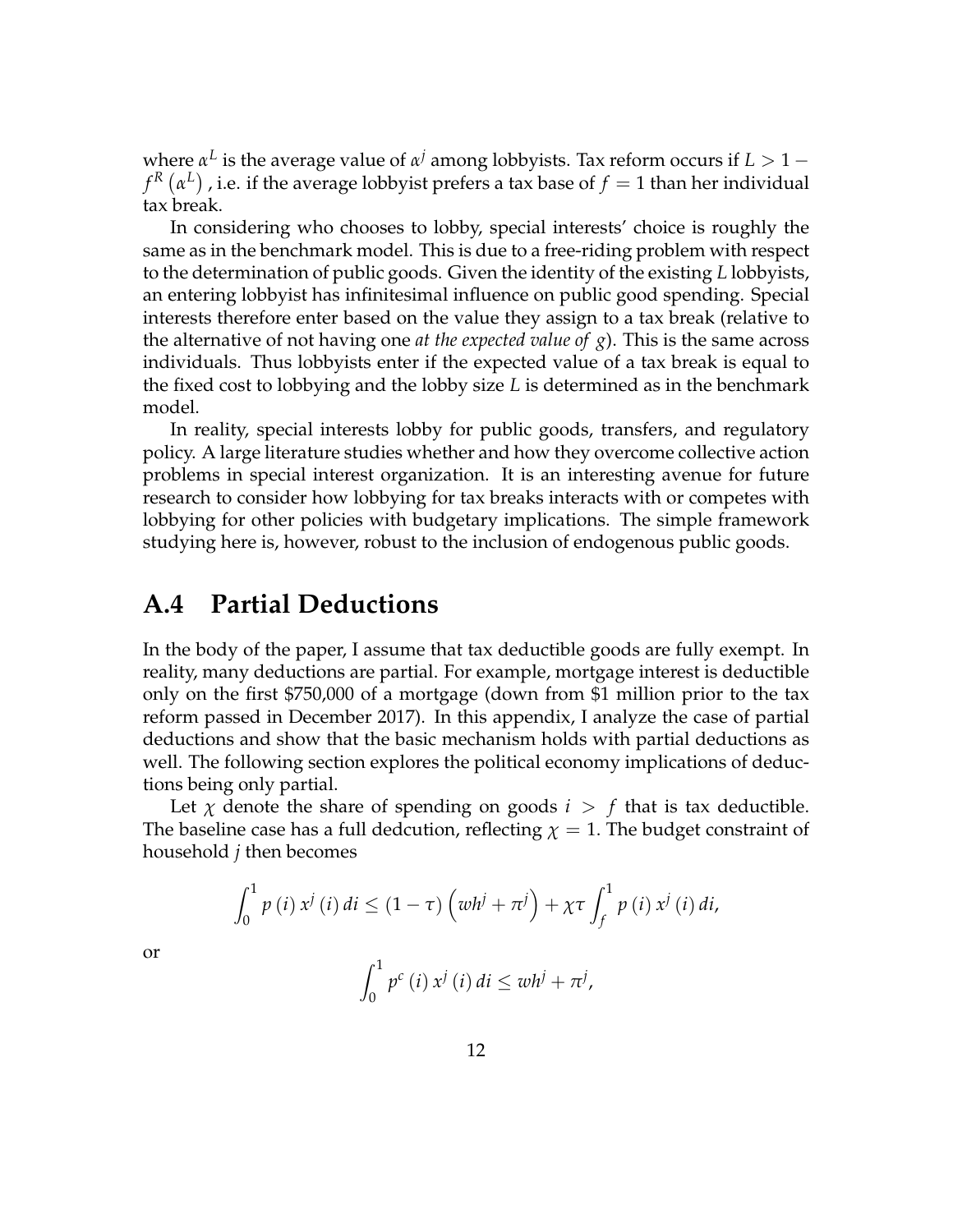with  $p^c(i) \equiv \frac{p(i)}{T(i)}$  $T^{(i)}_{T(i)}$  and where now  $T(i) = T_E$  for  $i \ge f$  and  $T(i) = T$  for  $i < f$ .  $T_E \equiv \frac{1-\tau}{1-\chi\tau}$  gives the effective net-of-tax rate for tax deductible goods, where  $T^E =$ 1 in the baseline case. The effective net-of-tax rate is now

$$
\hat{T} \equiv \frac{1}{p^c} = \left( f T^{\varepsilon - 1} + (1 - f) T_E^{\varepsilon - 1} \right)^{\frac{1}{\varepsilon - 1}}.
$$

Using this effective net-of-tax rate, all further analysis is identical to the baseline model, with the exception of revenues, which are now given as

$$
\rho = \tau zh \frac{f T^{\varepsilon - 1} + (1 - \chi) (1 - f) T_E^{\varepsilon - 1}}{\hat{T}^{\varepsilon - 1}}.
$$

Figure A.1 now repeats Figure 2 from the main body of the paper for four values of the deductible share  $\chi$  (1, 0.75, 0.5, and 0.25) in four panels. Each panel gives the utility of exempt citizens (in dashed lines) and taxed citizens (in solid lines) as a function of the tax base *f* . (I use the term "tax base" loosely, as the tax base now has two dimensions: the share of deductible goods 1 − *f* and their deductible share  $\chi$ .) The figures also highlight the value of  $f<sup>R</sup>$ , the critical tax base below which exempt citizens would be better of if the forwent their exemptions collectively. The effects of  $\chi$  on  $f^R$  are ambiguous, because of two competing forces. On one hand, partial deductibility makes a narrow tax base less costly, making tax reform less likely. (Partial deductibility flattens the utility functions in the figure, decreasing  $f<sup>R</sup>$ ). On the other hand, partial deductibility makes tax exemptions less valuable, making tax reform more likely. (Partial deductibility closes the gaps between the utility of exempt and taxed firms in the figure, increasing *f <sup>R</sup>*). For the baseline parametrization used for figures in the paper ( $\eta = 0.5$ ,  $\varepsilon = 2$ ) these two forces roughly cancel out, so that regardless of the deductible share *χ*, the critical tax base for reform  $f<sup>R</sup>$  is roughly the same. However, note that the term "tax base" is used loosely and reflects the share of household expenditure that obtains *any* tax deduction, rather than the share of household expenditure that is sheltered from taxation.

Figure A.2 summarizes this result by plotting the critical tax base  $f^R$  as a function of the magnitude of the exemption  $\chi$  that tax deductible goods obtain. For the baseline parameter values, this is roughly flat.

In policy discussions of tax expenditures, the cost of these expenditures, or the breadth of the tax base, is typically measured in dollars or as a percent of tax revenues. In contrast, in this paper, we measure the tax base as the share of goods/household expenditure that is tax deductible. The baseline model, deductible goods are fully deductible  $(\chi = 1)$ , so that the share of revenues lost is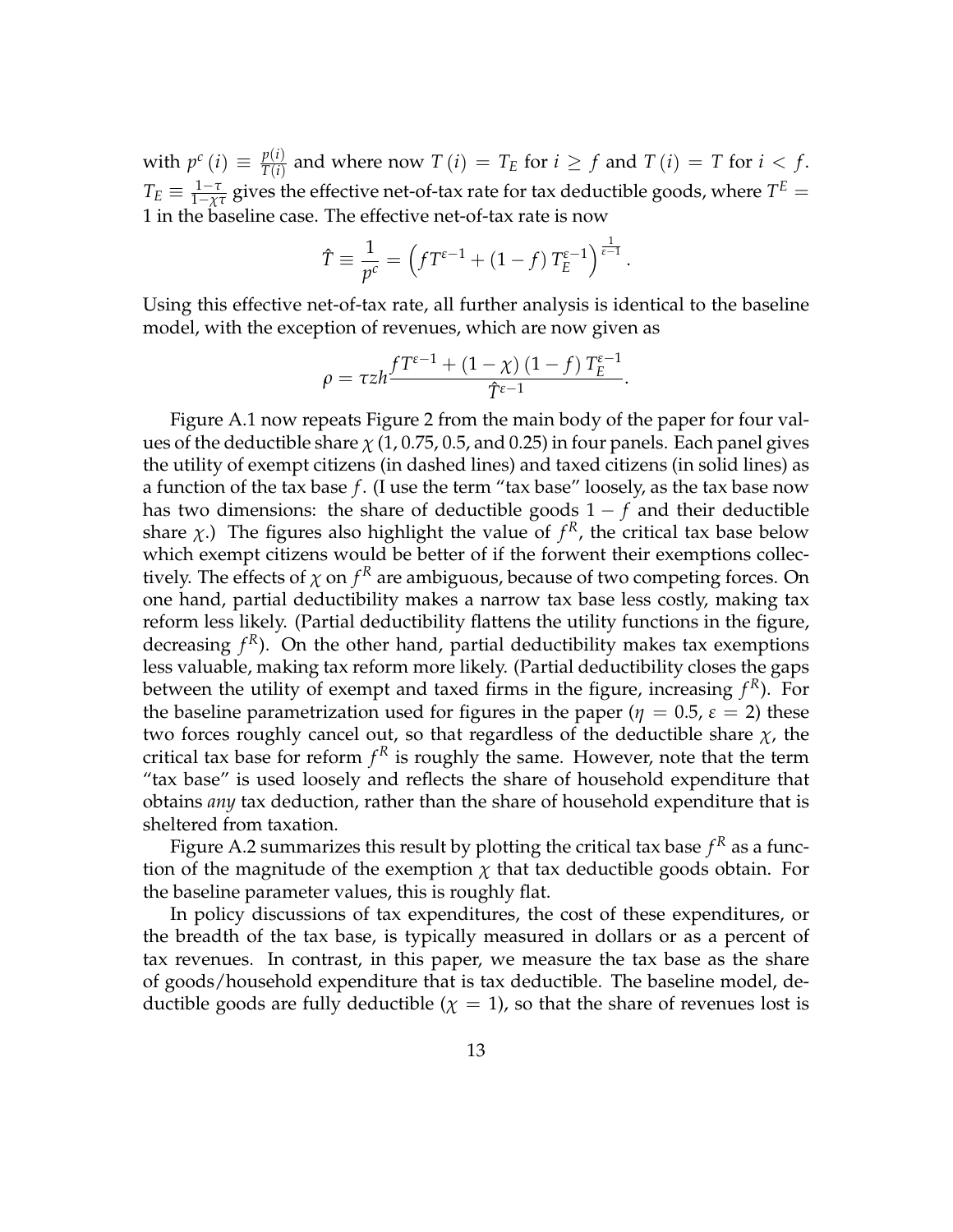roughly  $1 - f$ . However, in the real world, taxes deductions are partial. Figure A.3 helps translate between the tax base in the theory with empirical measures of the tax base. For a tax base of  $f = 0.7$ , it shows in a solid line the share of revenues lost due to tax exemptions as a function of the deductible share *χ*. The dashed line gives a naive calculation of the share of revenues lost given by the product of the share of deductible goods and the deductible share  $(1 - f) \chi$ . The figure shows that the naive calculation is a reasonable approximation. (The overlap is imperfect because of increasing deadweight losses as the deductible share increases.)

## **A.5 Endogenous Tax System**

In the baseline model, I have taken the tax system as given. This was partially for analytical convenience, as it allowed a simple dichotomy between statutory rates and the tax base. In practice there may also be administrative and simplicity rationales to have discrete exemptions and brackets. In this appendix I generalize the model to allow the government to choose both the number of exemptions provided and the magnitude of these exemptions.

Consider then a scenario where the government can choose the statutory tax rate  $\tau$ , the tax base  $f$ , and the size of the exemption  $\chi$ . The labor income tax applies to all workers as in the baseline model, but any expenditures on the measure 1 − *f* goods that are tax exempt entitle the consumer to a tax exemption at the rate of *χτ*. I use the term "tax base" loosely to refer to *f* , but this is not precise. There are now two dimensions to the tax base: the number of exemptions and their size.

In the lobbying model, *L* citizens bear the fixed cost and lobby. They choose a policy that maximizes their joint utility (and does not discriminate between them). The policy maker sets  $f = 1 - L$  and chooses  $\tau$  and  $\chi$ . This nests as a special case the possibility of  $\chi = 0$ , which is equivalent to a full tax reform  $f = 1$ .

Figure A.4 shows the policy that maximizes the utility of recipients of tax breaks (lobbyists) as a function of  $f (= 1 - L)$ . These are equi-revenue curves, with each curve drawn along a single value of *g*. Curves further to the right reflect higher revenues. The height of the curves on the *y* axis gives the magnitude of the exemption  $\chi$ : the fraction of the statutory tax rate that is refunded to consumers. Obviously, the statutory tax rate also changes along these paths, but it isn't show in this figure.

As can be seen from the figure,  $\chi = 1$  above a critical value of f, for every level of public good spending. Thus, as in the baseline model, there is a critical "tax base" above which 100% exemptions are provided in equilibrium, just as in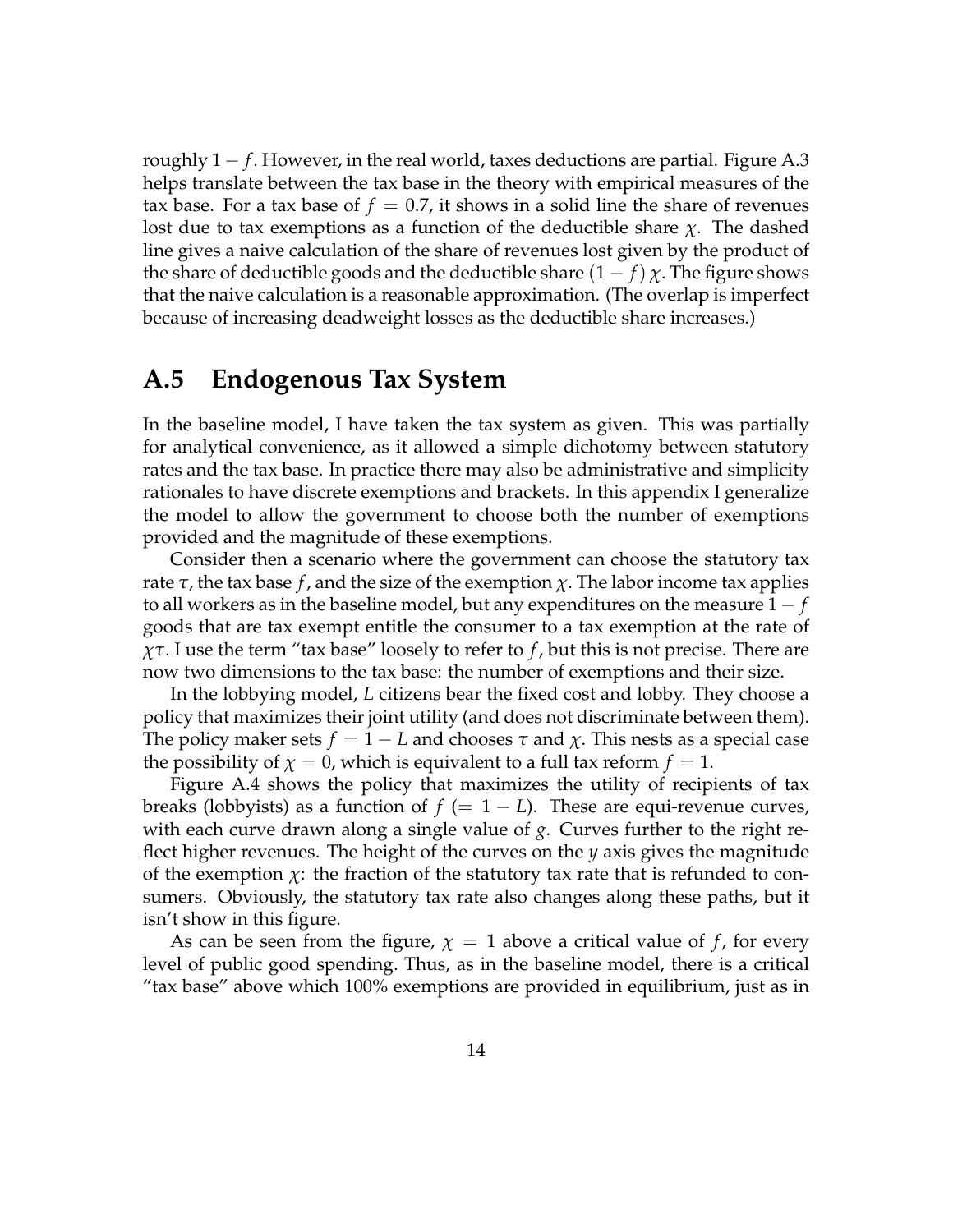the baseline model. Put in political terms, there is a critical number of lobbyists, above which lobbyists will themselves choose not to fully exempt their products from taxation. The smoothness afforded by the choice of exemption size *χ* means that the critical tax base at which lobbyists begin to show restraint is higher than in the baseline model. This can be seen by comparing the inflection points in figure A.4 with those of figure 3 in the main body of the paper. (The curves in both figures reflect the same values of  $g$ .) The values of  $f<sup>R</sup>$  in figure 3 of the paper are smaller than the inflection points in figure A.4. With a continuous choice of the magnitude of the tax exemption, lobbyists need not wait (moving from right to left in these figures) until deadweight losses accumulate to make tax exemptions entirely undesirable. Instead, they can begin to reduce the size of exemption continuously.

Like  $f<sup>R</sup>$  in the baseline model, the inflection point reflects a critical tax base below which "reform" of  $\chi$  < 1 occurs and above which lobbyists exempt themselves fully. As before, this critical tax base moves to the right as *g* increases across curves in the figure. Thus, as before, "tax reform" is more probable for higher public good needs.

As noted earlier, the notion of the tax base is multidimensional and therefore more diffuse in this more general setting. It is therefore not immediately apparent that policies to the left of the inflection points in the figure deserve the label "reform". While lobbyists show restraint in the magnitude of tax breaks, which is positive for welfare, this occurs at narrower tax bases, which are harmful for welfare. Figure A.5 parallels figure 3 in the main text. It shows the utility of taxed (solid lines) and exempt (dashed lines) citizens as a function of *f* , taking into account the equilibrium magnitude of the tax exemption shown in figure A.4. Vertical lines indicate the inflection point, to the right of which  $\chi = 1$ . Again, these are shown along equi-revenue paths. Looking first at the utility of exempt citizens, note that there is no point at which the exempt would forgo exemptions entirely. (All points on the dashed lines are above all points on the corresponding solid lines). The flexibility of continuous exemptions allows lobbyists to adjust the magnitude of exemptions gradually, so that "full reform" is only a limiting phenomenon. However, turning to the utility of taxed citizens, we see that the partial restraint shown by lobbyists deserves the title "reform". Above the critical mass, as the tax base narrows, lobbyists' restraint in the magnitude of tax exemptions they demand so that the utility of taxed citizens increases, despite the increased number of exemptions. This can be seen by the fact that the utility of taxed citizens is *declining* in the tax base below the critical value.

It remains true that "big bang" reform is less costly than gradual reform, when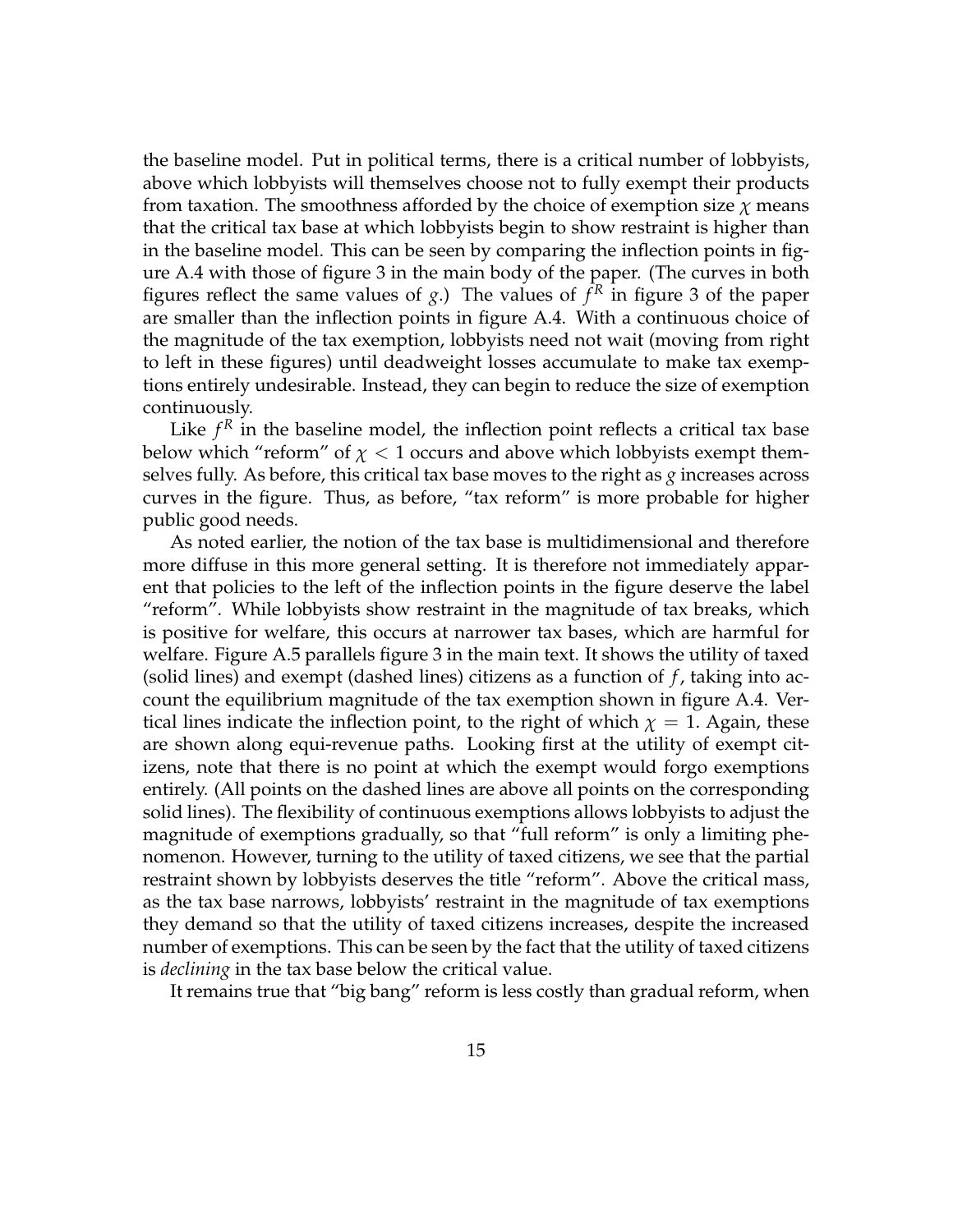considering a full reform of the tax system–the full elimination of all tax exemptions. Starting from an arbitrary tax base *f* , compensating special interests one by one for the gradual removal of their exemptions would entail a cost equal to the integral of the difference between the dotted and the solid lines from *f* to 1. Compensating special interests for a big bang reform would entail a cost equal to the difference between the utility of the exempt at the tax base *f* and the utility of the taxed at  $f = 1$ . In contrast to the baseline model, big bang reform always necessitates some compensation. But this compensation is always smaller than the cost of picking off special interests one at a time. In fact, in this more general setting, the cost of compensating special interests may increase (initially) on the gradual reform path. Gradual reform may increase the resistance to reform making it more difficult (and perhaps less credible) to follow through on the reform path.

Turning to politics, figure A.6 shows the benefit of lobbying as a function of the measure of lobbyists  $L$ , once a specific value of  $g$  is realized. As in figure 5 in the main text, this is shown for two values of *g*. This figure differs from that in the main text only in that the benefit of lobbying declines continuously–rather than abruptly–as one crosses the critical value. As long as the exempt allocate full exemptions to themselves, the benefit of lobbying is identical to that in the main text. It is increasing in the number of lobbyists due to the strategic complementarities of tax exemptions. Once a critical threshold is passed, the lobby reduces the size of exemption  $\chi$  and therefore the benefit of being tax exempt declines. This can be seen in figure A.5 by the narrowing gap between the utility of the exempt and the taxed, moving right to left, to the left of the vertical lines. As in the main text, higher values of *g* have two implications. First, they increase the value of a full exemption when a full exemption is allocated. And second, they decrease the maximum sustainable number of lobbyists before reform occurs.

Obviously, integrating over values of *g* would give expected benefits of lobbying of the same contour as those shown in figure 6 in the main text. The nature of political equilibrium is therefore identical to the one in the main text.

To summarize, the nature of the model changes little when allowing partial exemptions, which allows an endogenous determination of the tax system. Tax reform is more likely when public good needs are high and will involve a broadening of the tax base, in this case taking the form of a reduction in the generosity of tax exemptions, and a decrease in statutory rates. (This was not shown in the figures in this appendix, but is the resultant policy as the generosity of exemptions decreases.) Big bang reform is a better reform strategy than gradual reform.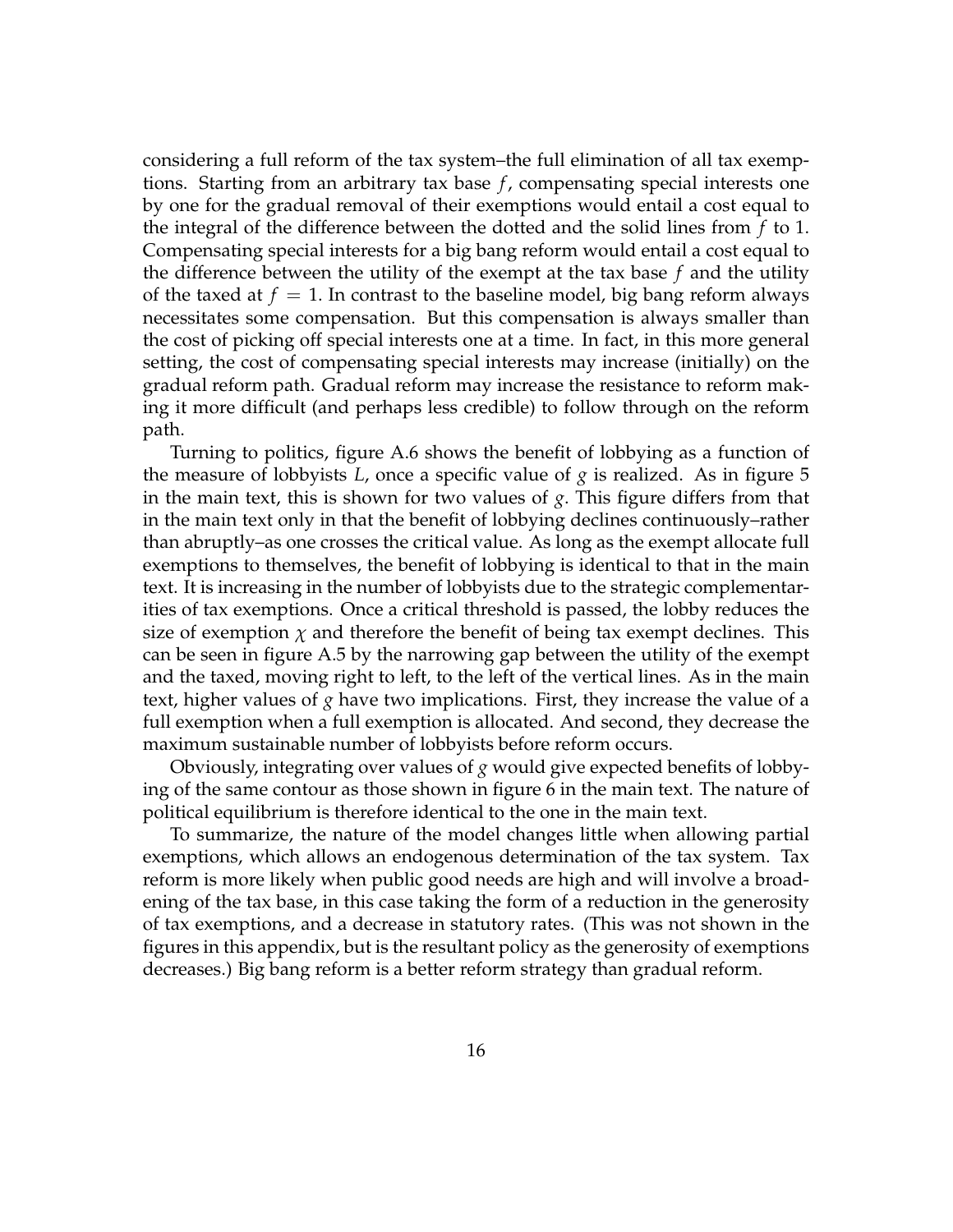## **A.6 Heterogeneous Productivities**

In the analysis thus far, all households and firms were identical ex-ante. Any difference in outcomes was solely due to horizontal discrimination created through the political process. This section explores how the introduction of differences in firms' productivities affect the model's predictions.

Consider a model that differs from the one introduced in the body of the paper only in that each firm has an individual level of productivity  $z(i) > 0$ . Citizens remain identical in their preferences and productivity as workers, but now differ in the productivity of the firm they own. Let

$$
z \equiv \left[ \int_{i=0}^{1} z(t)^{\varepsilon - 1} dt \right]^{\frac{1}{\varepsilon - 1}}, \tag{A.10}
$$

denote average productivity.

Firms' profit maximization problem is roughly as before. Firms maximize profits, subject to the market wage *w*, but their production frontier is now

$$
x(i) \leq z(i) h(i).
$$

Firms set prices at a constant markup over marginal cost. If the price of the average good is normalized to 1, good *i* is priced at

$$
p(i) = \frac{z}{z(i)}.
$$

Define

$$
Z\left(f\right) \equiv \int_{i=0}^{f} \left(\frac{z\left(i\right)}{z}\right)^{\varepsilon-1} di.
$$

*Z* (*f*) is a measure of the tax base when the measure of taxable goods is *f* . *Z* (*f*) is strictly increasing in *f* , with a slope that is increasing in the productivity of the marginal firm introduced into the tax base:

$$
\frac{\partial}{\partial f}Z\left(f\right) = \left(\frac{z\left(f\right)}{z}\right)^{\varepsilon - 1}.
$$

Using the definition of *z* in (A.10),  $Z(1) = 1$  and  $Z(f) \in [0,1] \ \forall f$ .

The CPI is still given by

$$
p^c = \frac{1}{1 - \hat{\tau}'}
$$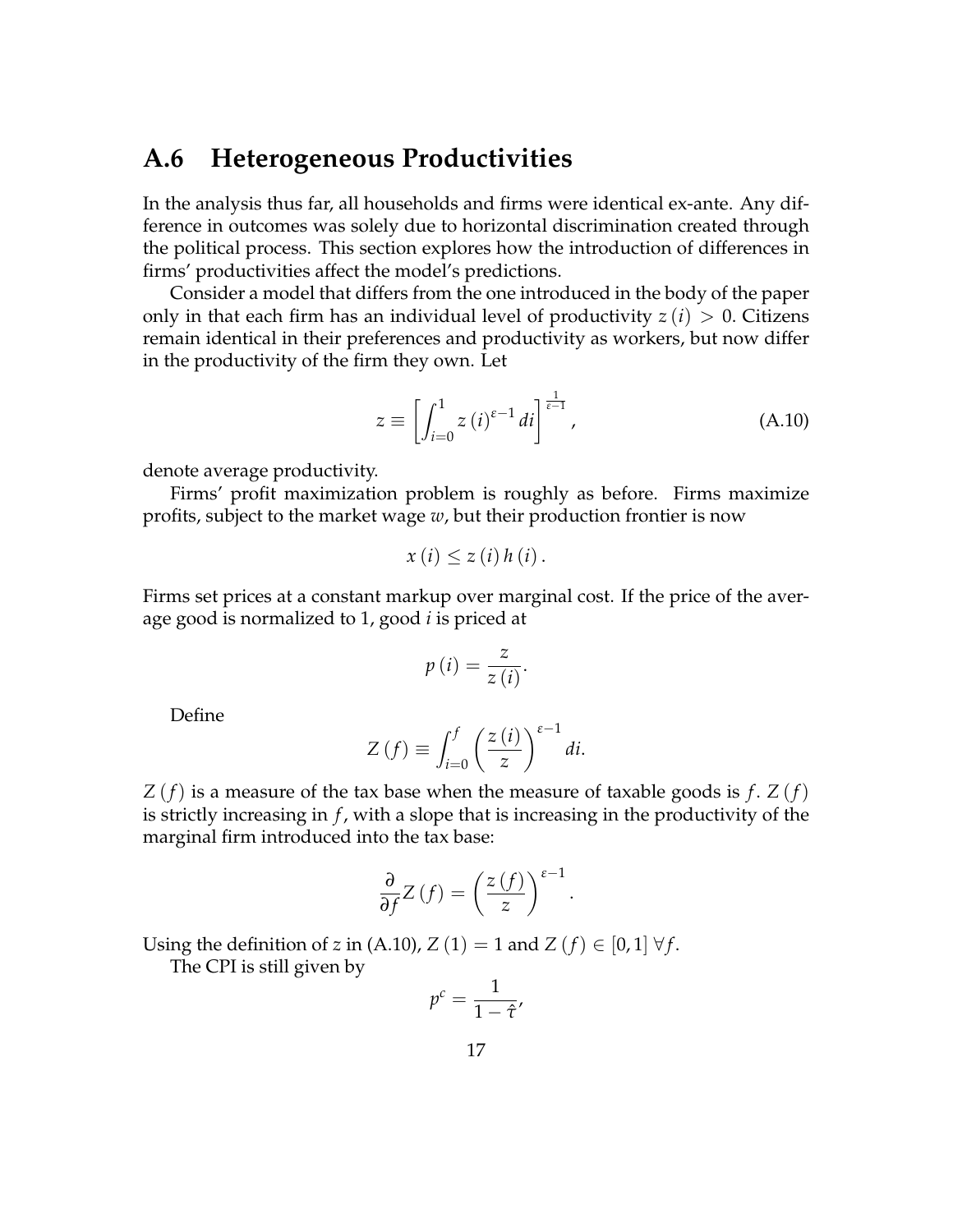if the effective tax rate is now defined as

$$
1 - \hat{\tau} \equiv \left( (1 - \tau)^{\varepsilon - 1} Z(f) + 1 - Z(f) \right)^{\frac{1}{\varepsilon - 1}}.
$$

If  $z(i) = z \forall i$ , as was the analysis in the benchmark model, then  $Z(f) = f$  and the effective tax rate  $\hat{\tau}$  is as in the homogeneous-productivity case. In the more general specification introduced here, the effective tax rate is a function of the tax base *Z* (*f*), which is no longer necessarily equal to the measure of goods in the tax base *f* .

Pursuing the remainder of the analysis as before, the indirect utility of citizen *j* is now slightly modified as:

$$
u^{j} = \eta^{\eta} \left( \frac{z(1-\hat{\tau})}{\mu} \right)^{\eta+1} \left( \frac{1}{1+\eta} + (\mu-1) \left( \frac{z(j)}{z} \right)^{\varepsilon-1} \frac{(1-\tau(j))^{\varepsilon}}{(1-\hat{\tau})^{\varepsilon-1}} \right) \tag{A.11}
$$

Indirect utility differs from that of the benchmark analysis in two ways. First, the effective tax rate  $\hat{\tau}$  is a function of the tax base  $Z(f)$ , which is not necessarily equal to the measure of taxable goods *f* . Second, the second term in the indirect utility function, giving the utility of the "entrepreneur" side of the household, is multiplied by  $\left(\frac{z(i)}{z}\right)$ *z*  $\int_0^{ε-1}$ . Higher productivity translates into higher profits.

A glance at this more general indirect utility function highlights that much of the factors affecting citizens' preferences remain the same, even with heterogeneity in productivity. The "worker" side of the household is interested only in setting tax policy so as to minimize the effective tax rate *τ*ˆ. The entrepreneur side of the household again has conflicting interests: she too is concerned about the effective tax rate, due to its effects on aggregate demand, but gains a discrete benefit from securing a tax exemption. The new *z* (*j*) term reflects that owners of more productive firms derive more income from profits and therefore have more to gain from securing tax breaks than do less productive firms.

The logarithm of revenues is now given by

$$
\log (\rho (\tau, f)) = \log \tau + \log Z(f) + \eta \log (1 - \hat{\tau}) + (\varepsilon - 1) \log \left( \frac{1 - \tau}{1 - \hat{\tau}} \right) + \zeta (z, \eta, \varepsilon).
$$
\n(A.12)

This differs from the homogeneous productivity benchmark only in that the tax base *Z* (*f*) is no longer equal to the measure of taxable goods *f* .

Citizens producing taxed goods prefer lower tax rates and a narrower tax base, as in lemma 1. The condition in that proposition, necessary and sufficient for shel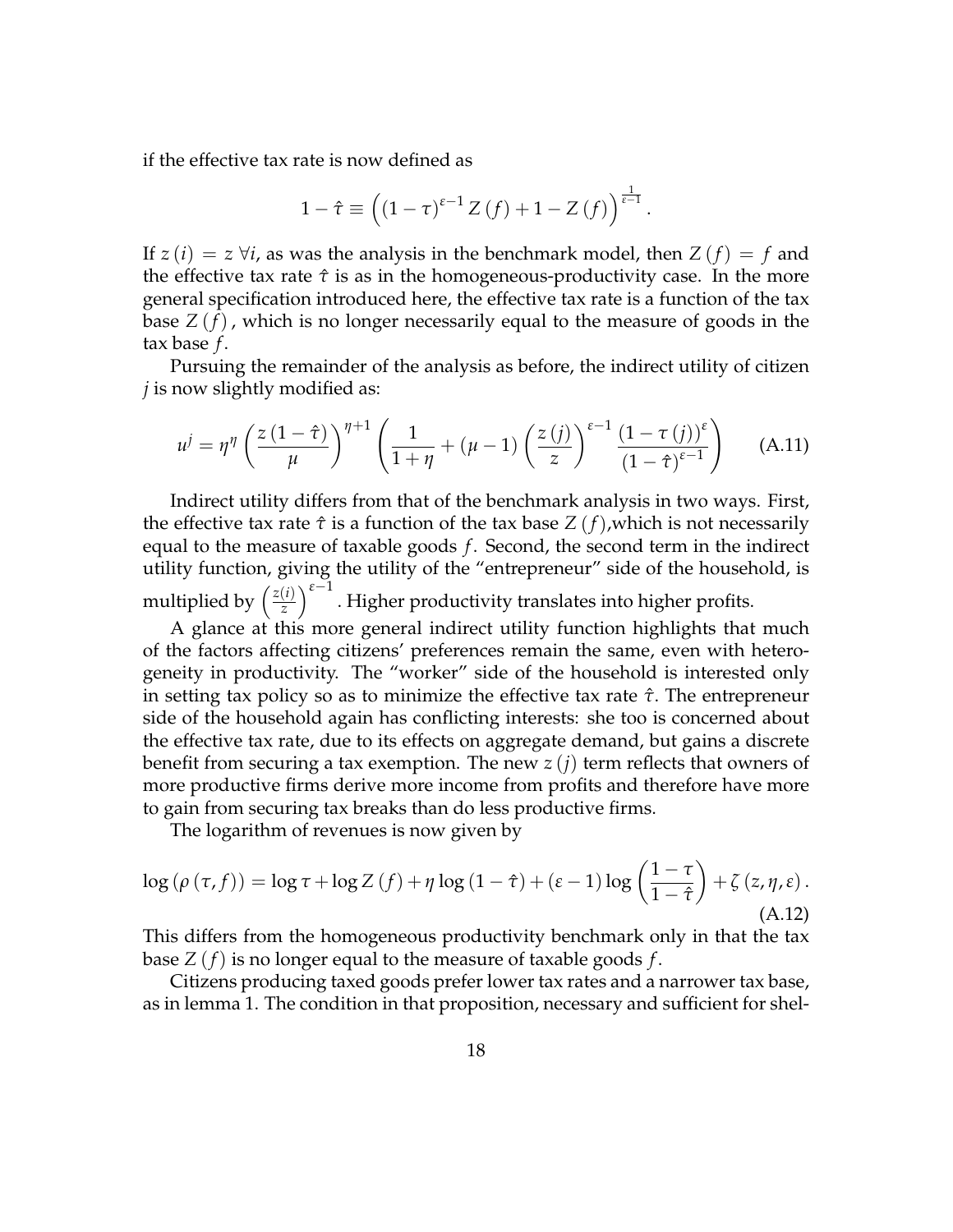tered citizens to be tax averse, is now complicated by the heterogeneous productivity term *z* (*i*) and now reads

$$
(1 - \hat{\tau})^{\varepsilon - 1} > \left(\frac{z(j)}{z}\right)^{\varepsilon} (\mu - 1) (\varepsilon - \eta - 2).
$$
 (A.13)

This is now a citizen-specific condition, delineating the part of the state space, in which citizen *j* is tax averse. If the assumption of tax aversion from the benchmark model holds, all citizens with below-average productivity prefer lower tax rates and a lower tax base in this case, but citizens with above-average productivity may prefer higher tax rates and a narrower tax base. To abstract from this case, let us modify the assumption so that *all* citizens are tax averse. As in the homogeneous productivity case,  $\eta + 1 > \varepsilon - 1$  is sufficient for (A.13) to hold for all *j*. In contrast, if  $\varepsilon - 1 > \eta + 1$  and the distribution of  $z(i)$  is unbounded, there is necessarily some citizen that likes higher taxes. Assumption (A.13) is stronger than that in the benchmark model and implies a restriction on the upper tail of the productivity distribution.

With this assumption, we are still able to find a value  $f^R\left(z\left(j\right)\right)$  such that citizen *j* prefers tax reform at  $f = 1$  to her own tax exemption if and only if  $f < f^R(z(j))$  . In addition to the comparative statics of proposition 2 in the paper, it can be shown that willingness to pay for a tax break is increasing in  $z(i)$ , so that more productive firms are more willing (and generally more able) to pay for a tax break.  $f^R(z(j))$  is increasing in  $z(j)$  .

Turning to politics, nothing substantive changes. It is interesting to note, however, that higher productivity firms are more willing to lobby for a tax break, all else equal, and thus are more likely to be represented in setting tax policy.

Of course, firms may differ in their political power in ways that are correlated or uncorrelated with their productivity. If we think of low costs to enter lobbying as a reflection of higher political power, it then become more difficult to pin down whether lobbyists are the most productive firms. The correlation between economic power (productivity, wealth) and political power (barriers to entry into lobbying) appears to be an important determinant the beneficiaries of tax exemptions. I leave this question to future research.

## **A.7 Median Voter Model**

In this appendix, I explore prediction of the model in a slightly different setting. While lobbying is central to the politics of tax exemptions, voters are also influen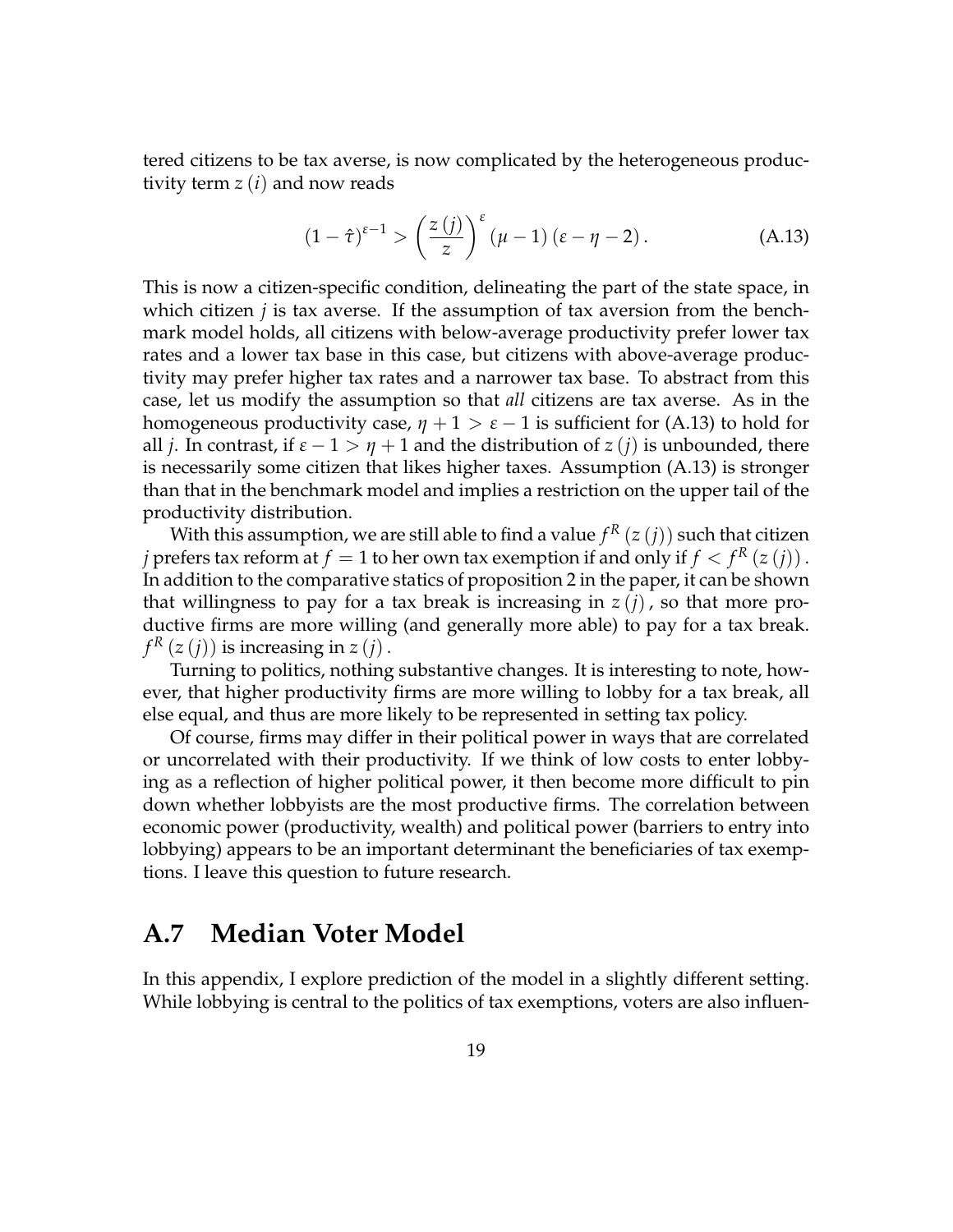tial in setting tax policy. This appendix considers the role of voters in the canonical Downsian median voter model. The policy space in this setting is infinitely dimensioned, a tax base *f* can provide a measure of 1 − *f* tax exemptions to an infinite set of permutations of citizens. To sharpen analysis, in this section we'll assume that citizens are ranked in order of "taxibility", so that higher a lower indexed citizen obtains a tax break only if all citizens with higher indexes also obtain tax exemptions. This ranking could be due to administrative ease in giving tax exemptions to certain goods rather than others or due to a ranking of political power, among other factors. This reduces the problem into two dimensions. Voters vote on a tax base *f* which provides tax exemptions to all citizens with indexes  $j \geq f$ . The statutory tax rate is then determined residually through the budget constraint.

**Condorcet Winner** Let's begin by searching for a Condorcet winner, i.e. a policy that would receive a majority of votes in a bilateral referendum against any other policy. A Condorcet winner exists if  $f^R > \frac{1}{2}$ , but not if  $f^R \leq \frac{1}{2}$ , as outlined in the following proposition.

**Proposition 1** If  $f^R > \frac{1}{2}$ , there exists a Condorcet winning policy at  $f = 1$ . If  $f^R \leq \frac{1}{2}$ , *no Condorcet winner exists.*

**Proof.** When  $f^R > 0.5$ , all voters  $j < f^R$  prefer  $f = 1$  to any other policy, and this is the Condorcet winner. If  $j^R < 0.5$ , no Condorcet winner exists. Any policy proposal *f* < 1 is dominated by a slightly broader base: all citizens vote for such a measure except the small number of citizens whose tax exemption was eliminated. But  $f = 1$  is dominated by any  $f \in \left[ f^R, \frac{1}{2} \right]$ 2 as this is supported by a measure  $1 - f > \frac{1}{2}$  of citizens, who prefer a tax exemption to  $f = 1$ , by the definition of  $f^R$ .

The intuition for the first part of the proposition is straightforward: If  $f^R > \frac{1}{2}$ , the median voter is part of the cohesive coalition for tax reform and this policy is implemented. If  $f^R \leq \frac{1}{2}$ , only a minority of voters have tax reform as their ideal policy. In a median voter model, there is no direct way to resolve the collective action problem among citizens  $j \geq f^R$  to form a unique winning coalition. It is therefore possible construct a policy that a winning coalition of voters would support in favor of any other policy in a bilateral vote. All citizens prefer a broader base, as long as their own tax status is unaffected by this change. For any  $f < 1$ , it is possible to broaden the base in such a way that a majority of voters is unaffected; this majority would prefer this broader base. However, there is also a coalition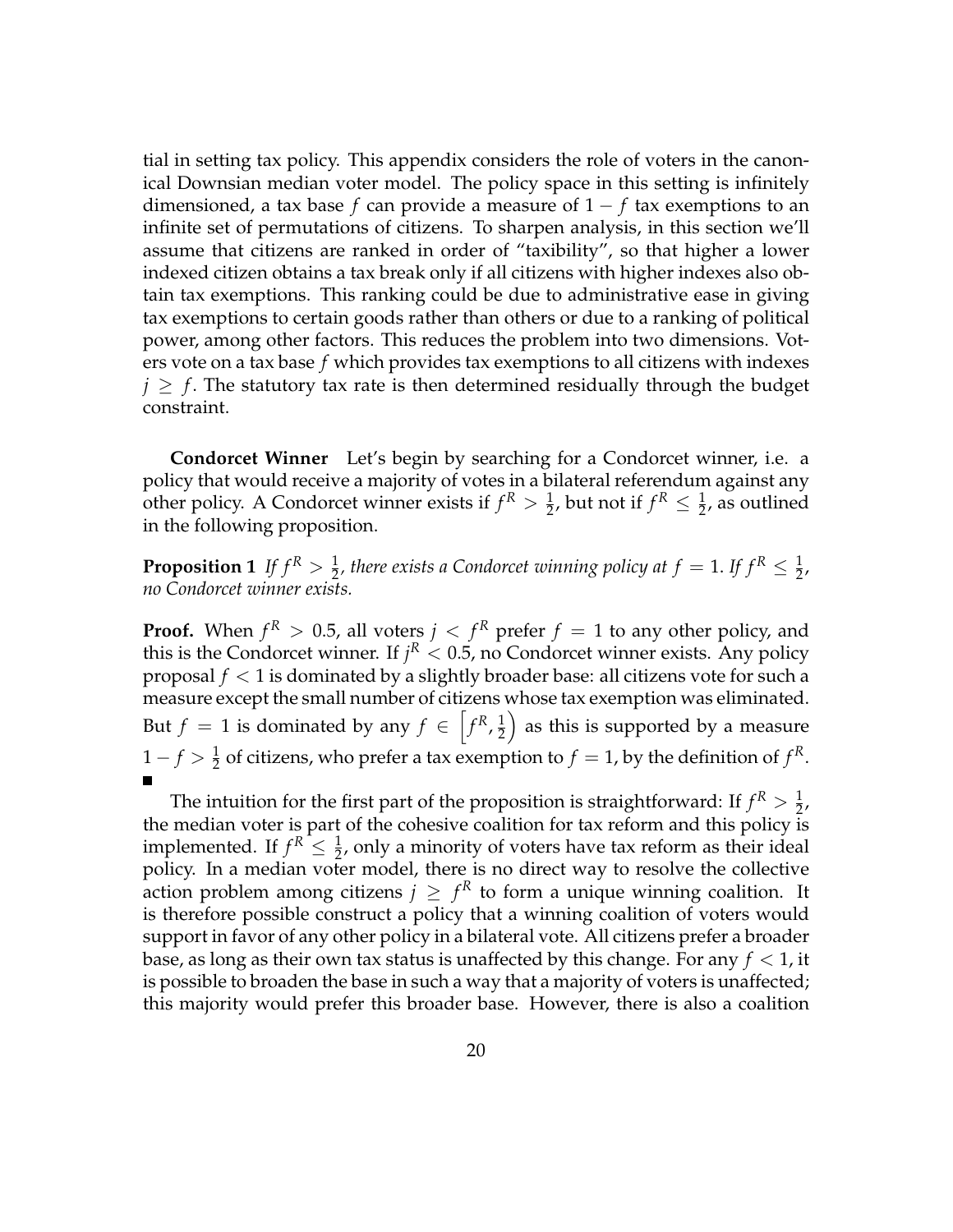that would prefer any  $f \in \left[ f^R, \frac{1}{2} \right]$ 2  $\int$  to  $f = 1$ , by the very definition of  $f<sup>R</sup>$ . With  $f^R < \frac{1}{2}$  this coalition is a majority.

The absence of a Condorcet winner in the case  $j^R < \frac{1}{2}$  poses problems of equilibrium existence in pure strategies. We now turn to equilibrium in mixed strategies under a winner-take-all electoral system, where candidates maximize their probability of obtaining a majority of votes. The result is that  $f = 1$  is the unique equilibrium if  $f^R > \frac{1}{2}$ , but tax reform occurs with a lower probability if  $f^R < \frac{1}{2}$ .<sup>2</sup>

**Political Model** There are two political candidates *A* and *B* that are not citizens of the economy described so far. Their sole objective is to maximize their probability of election.

The political game consists of two stages. In the first stage–the voting stage–the two candidates observe the revenue requirement  $g$  and formulate their strategy. A strategy for each candidate is a choice of a probability distribution  $\phi^A(f^A)$  or  $\phi^B\left(f^B\right)$  , respectively, from which they draw their political platforms. Let  $\Phi^A\left(f^A\right)$ and  $\Phi^B\left(f^B\right)$  denote the corresponding cumulative distribution functions. A welldefined probability distribution has  $\phi(f) \geq 0$  for all  $f \in [0,1]$  and satisfies  $\Phi(f) = 0$  and  $\Phi(1) = 1$ . Candidates simultaneously draw platforms from their distributions. The platform consists of a tax base  $f^A$  or  $f^B$ . The corresponding statutory tax rate is uniquely determined by the budget constraint. The candidates are fully committed to implement their platform if elected.

Voters observe the platforms  $f^A$  and  $f^B$  and vote sincerely for their preferred candidate. Each citizen has one vote. Indifferent voters randomize between the two candidates with equal probability. The candidate who receives a majority implements her proposed policy. If both candidates obtain the same vote share, each candidate's policy is implemented with probability  $\frac{1}{2}$ .

In the second stage–the economic stage–the economy proceeds as in the description of the economy in the paper. Citizens choose their labor supply and consumption, firms maximize profits, and citizens' payoffs are realized, given the tax policy set in the first stage.

**Political Equilibrium** Not surprisingly, when  $f^R > \frac{1}{2}$ , the Condorcet-winning policy of  $f = 1$  is implemented with probability 1. When  $f^R \leq \frac{1}{2}$ , in contrast, a

<sup>&</sup>lt;sup>2</sup>An analysis of proportional representation (PR), approximated as in Lizzeri and Persico (2001), with vote-share maximization, is available upon request. One important difference is that the probability of tax reform converges smoothly to 1 as  $j^R$  approaches  $\frac{1}{2}$  from below under PR, but jumps discretely from zero to 1 under winner take all.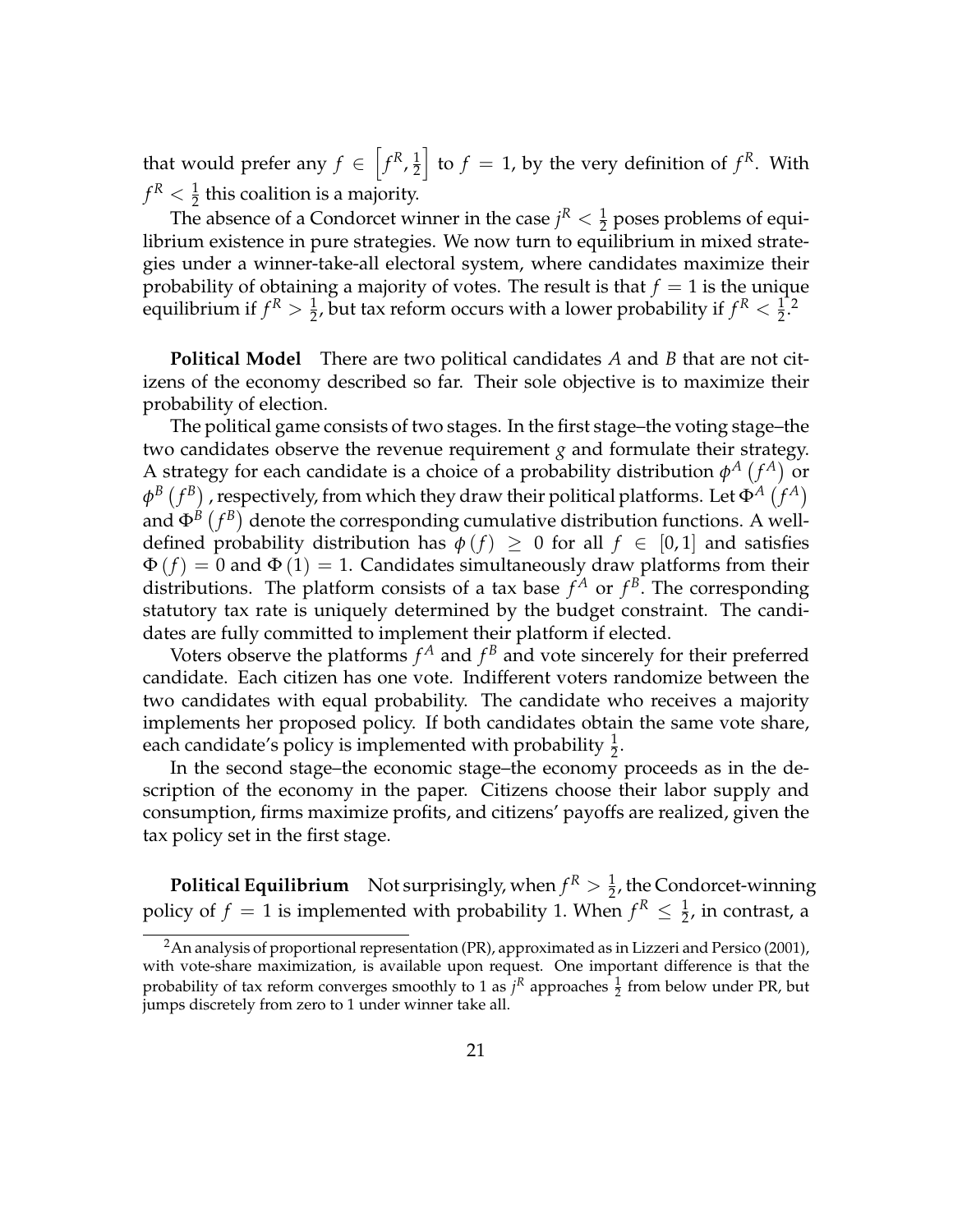large set of equilibria exist, but they all have some common features.

In all equilibria there is a negligible probability that comprehensive tax reform  $f=1$  is implemented. There is a 50% probability that a narrow base in the  $\left[f^R, \frac{1}{2}\right]$ 2 i range is implemented and a 50% chance that a broader base in the  $\left[f^R + \frac{1}{2}, 1\right]$ range is implemented. The following proposition summarizes the characteristics of equilibrium. I focus on symmetrical equilibria where both candidates draw platforms from the same distribution  $\phi(f) = \phi^A(f^A) = \phi^B(f^B)$  with CDF  $\Phi(f)$ .

**Proposition 2** Political Equilibrium. If  $f^R > \frac{1}{2}$ , both candidates propose  $f^A = f^B = \frac{1}{2}$  $1$  with probability  $1$  and each obtains a vote share of  $\frac{1}{2}$ . The unique equilibrium policy is  $f = 1$ .

*If*  $f^R \leq \frac{1}{2}$ *, a function*  $\phi$  *(.) constitutes a symmetrical political equilibrium if and only if it has the following characteristics.*

 $\setminus$ 

*1) There is a* 50% *probability of proposing a tax base between*  $f^R$  *and*  $\frac{1}{2}$ *.* 

2) There is a 50% probability of proposing a tax base between  $f^R + \frac{1}{2}$  and 1. 2) *There* is a 50% producting of proposing a tax dase between  $f_1$  + 2<br>3)  $\phi$  (.) has an identical distribution in  $\left[f^R, \frac{1}{2}\right]$  as in  $\left[f^R + \frac{1}{2}, 1\right]$ . 2  $\int$  *as in*  $\left[ f^R + \frac{1}{2}, 1 \right]$ :  $\phi(f) = \phi \left( f + \frac{1}{2} \right)$ 

 $\forall f \in \left[0, \frac{1}{2}\right]$ i

*4) The function φ* (.) *does not contain any mass points.*

**Proof.** The paragraphs that follow provide a proof that the conditions above are sufficient for an equilibrium. The proof of their necessity is available upon request. ■

The intuition of the first part of the proposition is simple. The policy  $f = 1$  is the preferred policy of a measure  $f<sup>R</sup>$  of the population. If  $f<sup>R</sup> > \frac{1}{2}$ , proposing this policy gives a candidate a vote share of no less than 50% and thus a probability of no less than 50% of winning. This clearly dominates any other strategy.

Figure A.7 illustrates an equilibrium for the case  $f^R \n\leq \frac{1}{2}$ . The proposition states that  $\phi$  (.) looks identical in the ranges  $F^L \equiv \left[f^R, \frac{1}{2}\right]$ 2  $\left[ f^R = \left[ f^R + \frac{1}{2}, 1 \right]$ , with a cumulative 50% probability of drawing a policy in either of these ranges. There is a zero probability of drawing a tax base outside  $F^L$  or  $F^H$ .

To see why this constitutes an equilibrium, it is first useful to note that any proposal  $f^A \geq f^R$  defeats another proposal  $f^B \geq f^R$  if and only if  $f^A$  proposes a broader base, without removing tax exemptions from more than 50% of citizens, relative to  $f^B$ . Citizens whose tax status is the same under both proposals prefer a broader tax base, but citizens  $j \geq f^R$  prefer a tax exemption to a broader base.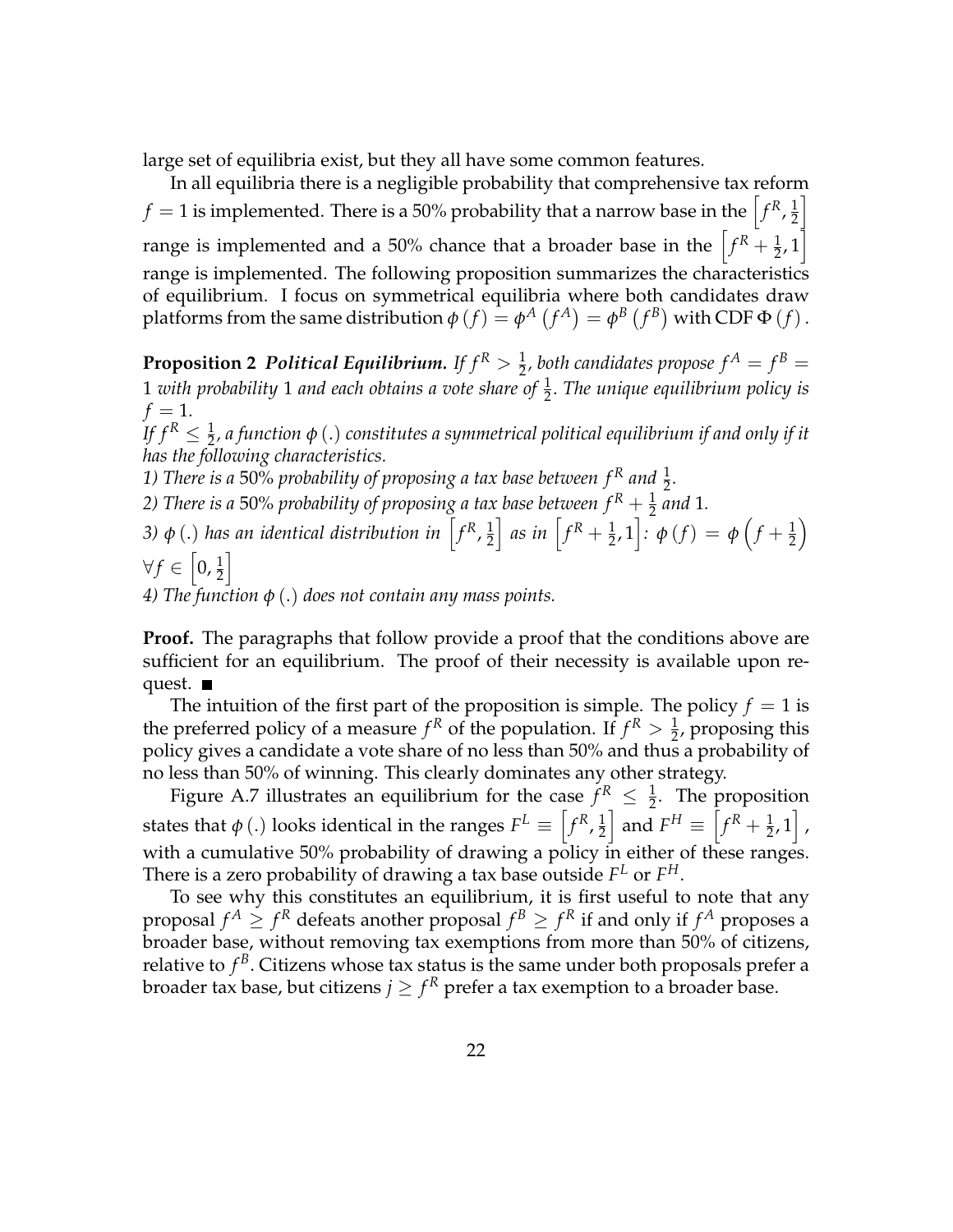With a symmetrical distribution as in figure A.7, a platform  $f^A$  in  $F^H$  then defeats all proposals  $f^B$  drawn from  $F^H$  such that  $f^B < f^A.$  It also defeats all proposals  $f^B$  drawn from  $F^L$  that are *greater* than  $f^A - \frac{1}{2}$ . As the distributions  $F^H$  and  $F^L$  are symmetrical, this adds up to a 50% chance of a proposal  $f^A$  winning against a proposal *f <sup>B</sup>* drawn from the distribution. A similar logic applies to policies *f A* drawn from *F L* .

No proposal outside  $F^L$  or  $F^H$  is a profitable deviation. A proposal  $f^A < f^R$ loses against all proposals in  $F^L$  (and possibly some in  $F^H$ ) and thus cannot give a vote share of more than 50%. Any proposal in  $\left[\frac{1}{2}\right]$  $\frac{1}{2}$ ,  $\frac{1}{2}$  +  $f<sup>R</sup>$  loses to proposals in  $F^H$  and obtains 50% of the vote. The PDF  $\phi$  (*f*) in figure A.7 is therefore an equilibrium.<sup>3</sup>

**Characteristics of Political Equilibrium** Predictions of the model are sharper when  $f^R > \frac{1}{2}$  and the unique equilibrium is tax reform  $f = 1$ . As is often the case with mixed-strategy equilibria, predictions are slightly murkier when  $f^R < \frac{1}{2}$ . A comparison between the two does, nevertheless, deliver some insights.

When revenue needs cross the  $f^R = \frac{1}{2}$  threshold, policy changes discontinuously from a narrow base–a comprehensive tax base of  $f = 1$  is a zero probability event–to comprehensive reform. Below this threshold there is a 50% probability that a broad, but incomplete, tax base is proposed (in the *F <sup>H</sup>* range) and as  $f<sup>R</sup>$  approaches  $\frac{1}{2}$ , this proposal becomes closer to comprehensive tax reform (in the sense that it incorporates a base that approaches 1). Nevertheless, as long as  $f^R \leq \frac{1}{2}$ , there is always a 50% probability that a narrow base is chosen within  $F^L$ . This probability is eliminated discontinuously at  $f^R = \frac{1}{2}$ .

The probability of disagreement among political candidates also changes discontinuously at  $f^R = \frac{1}{2}$ . When  $f^R \leq \frac{1}{2}$ , the probability that both candidates propose the same platform is zero and there is a 50% chance that they propose platforms in different ranges ( $F^L$  vs.  $F^H$ ). Neither political party is likely to propose comprehensive tax reform  $(f = 1)$ , but it is likely that one political party will adopt the mantle of some tax reform measure  $(F^H)$ , with the other defending tax exemptions  $(F^L)$ . The latter cultivates special interests through tax exemptions, while the former calls for a broader base, hoping to alienate less than 50% of voters in the process. In contrast, when tax revenue needs increase to the tipping

 $3$ The nature of equilibrium echoes Lizzeri and Persico (2001), where a public good is provided with probability one if its value is large enough relative to the value of targeted transfers. Here, the "public good" is tax reform whose value relative to rents generated by tax exemptions is determined endogenously through the economic structure of the model.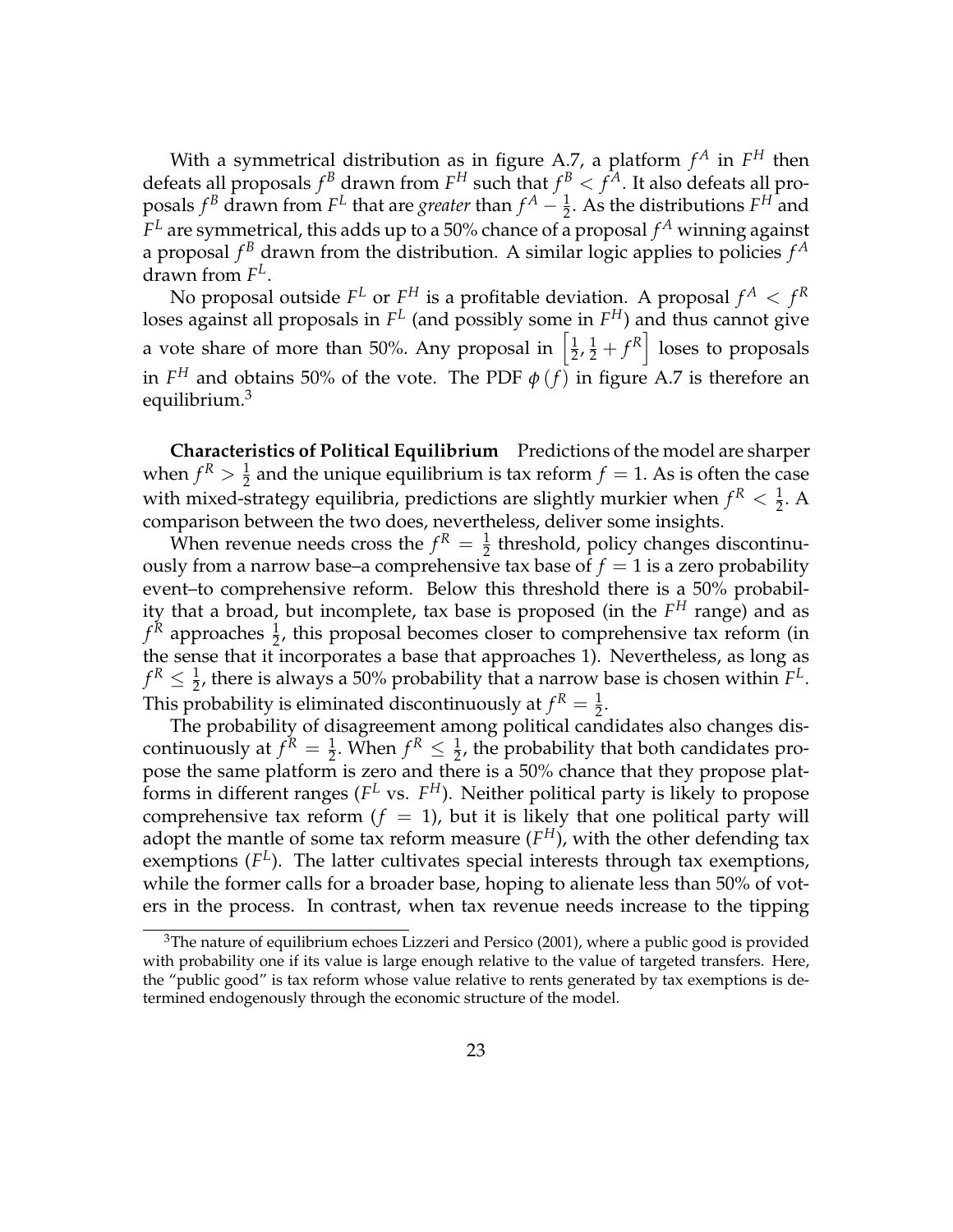point where  $f^R$  exceeds  $\frac{1}{2}$ , the nature of political changes. Tax reform becomes political consensus, and both political parties put forth comprehensive tax reform proposals. This occurs because the majority of voters have internalized the need for tax reform.

## **A.8 Legislative Bargaining**

In this appendix, I explore results in a legislative bargaining framework, in the spirit of Baron and Ferejohn (1989). The measure-one population is divided into *n* districts, each represented by legislator. One of the *n* legislators is randomly selected to be the agenda setter; each legislator has equal probability of selection. All legislators observe *g* and the agenda setter proposes a feasible policy, which is enacted if *m* − 1 other legislators favor it, with *m* < *n* the size of the minimum winning coalition. If the proposal does not receive sufficient support, a different legislator is selected to be agenda setter and the game proceeds in the same fashion. If no proposal receives support in *T* legislative bargaining rounds, a default policy of  $f = 1$  is enacted. Policies cannot discriminate among citizens within a district.

It is easy to see that equilibrium policy is  $f = 1 - \frac{m}{n}$  if  $f^R \leq 1 - \frac{m}{n}$  and  $f = 1$ otherwise. The agenda setter will never propose tax exemptions to any more than *m* − 1 other districts, as further tax breaks would narrow the tax base without any political benefit. Let us restrict attention to an equilibrium where the agenda setter's proposal passes in the first round. An equilibrium the utility-maximizing policy for the agenda setter, such that *m* − 1 legislators are better off accepting the proposal than proceeding to the second legislative round. Consider first the case where  $f^R \geq 1 - \frac{m}{n}$  holds. In this case, the coalition is better off allocating tax exemptions to all districts than to none (which would constitute tax reform). This is moreover the preferred policy of the agenda setter. Any district not receiving a tax exemptions will vote against any other proposal, as they have the hope of becoming agenda setter (with probability  $\frac{1}{n}$ ) or coalition members (with probability *m*−1  $\frac{-1}{n}$ ) in the second round, which gives them a tax exemption with positive probability. Thus obtaining *m* supporters for the proposal requires giving *m* district tax exemptions, leading to a tax base of  $1 - \frac{m}{n}$ . If, on the other hand,  $f^R > 1 - \frac{m}{n}$ , the coalition is better off setting  $f = 1$ . Knowing that tax reform would be passed in the second round if they refuse, they are no worse off accepting tax reform in the first round.

To conclude, a legislative bargaining model leads to a similar tipping point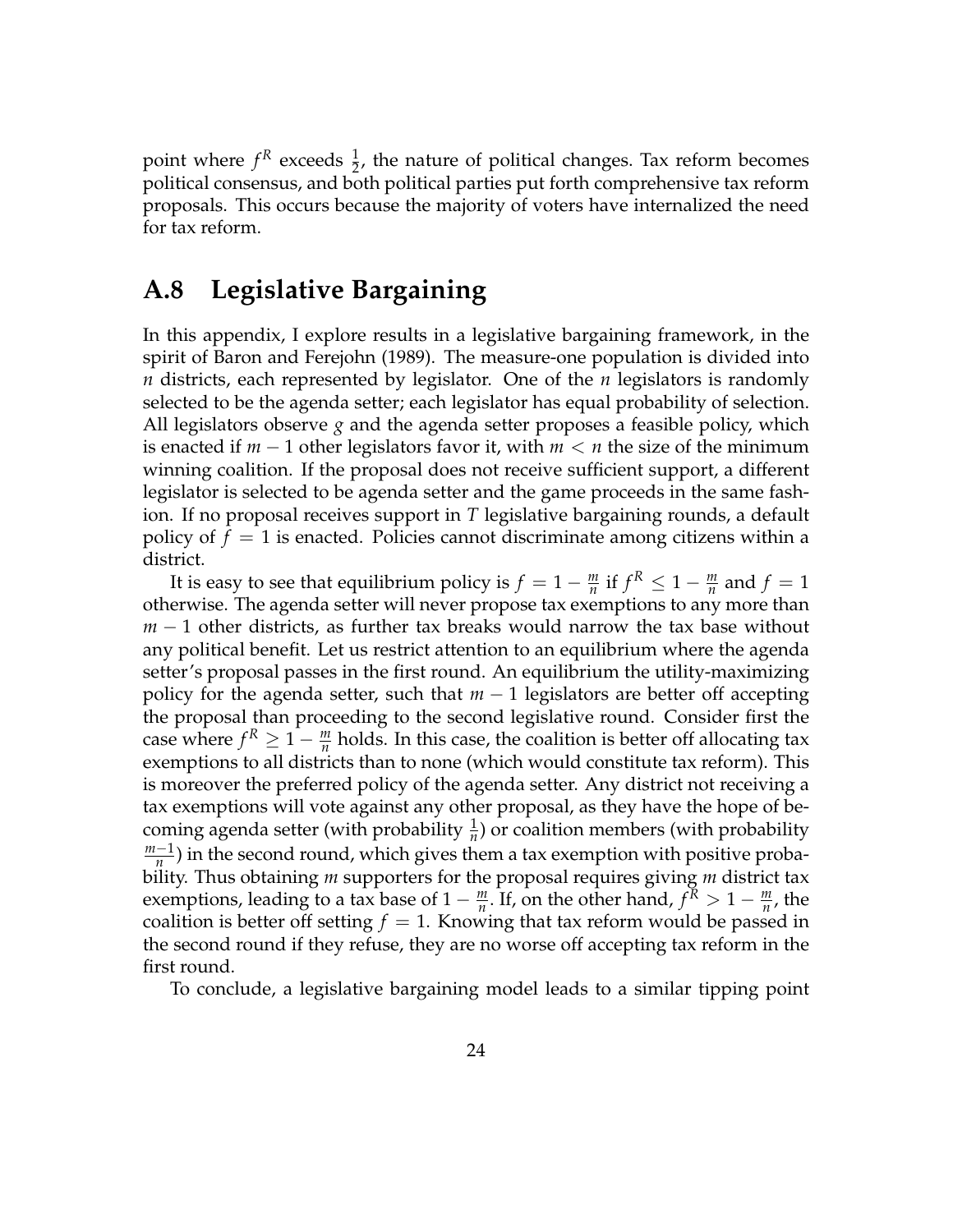to reform. Here, the critical value is the size of the minimum winning coalition rather than the number of lobbyists as in the main text.

## **A.9 Generalized Political Preferences**

This section analyzes policy for a reduced-form, but relatively general, political objective function, where social weights may be arbitrarily assigned across citizens. This "political planner" may be viewed as shorthand for a variety of political mechanisms that might lead to less than equal weights across the citizenry. As Persson and Tabellini (2002) show, lobbying power due to political organization, the additional political influence that swing voters may exert, and several other political mechanisms can be reduced to a social welfare function that puts higher weights on the more influential elements in society.

The analysis in this section demonstrates that two of the main positive predictions of the theory survive this more general setting. Higher government revenue needs lead to a more reformed tax system: one that is more efficient and horizontally equitable. Specifically, the equilibrium tax base is increasing in the government's revenue needs. For revenue needs that are sufficiently high,  $f = 1$  is the political outcome. Thus higher revenue needs catalyze tax reform.

In addition, the statutory tax rate is *decreasing* in revenue needs. This is true for a large variety of weights in the planner's objective function. As in the benchmark model, the political planner (partially) compensates losers from the broader tax base through a reduction in tax rates.

It is also illuminating to consider a result from the benchmark model that does not survive this analysis. I restrict attention to a welfare function that is smooth across citizens' indexes. No citizen has a mass weight and there is no discontinuity in political power across (groups of) individuals. Due to the smooth nature of the welfare function, tax reform no longer takes a "big bang" form. Rather, tax policy evolves smoothly as tax revenues change. This highlights that the existence of pivotal actors who have discretely greater political influence than others (as in the median voter analysis in this document and in the benchmark model) is a necessary ingredient for the result that large tax reforms are more likely than marginal ones.

Consider an economy that is identical to the benchmark model in the body of the paper. Citizens' preferences are

$$
u^{j} = \left(\frac{z\hat{T}}{\mu}\right)^{\eta+1} \left(\frac{1}{1+\eta} + (\mu-1)\frac{T(j)^{\varepsilon}}{\hat{T}^{\varepsilon-1}}\right),
$$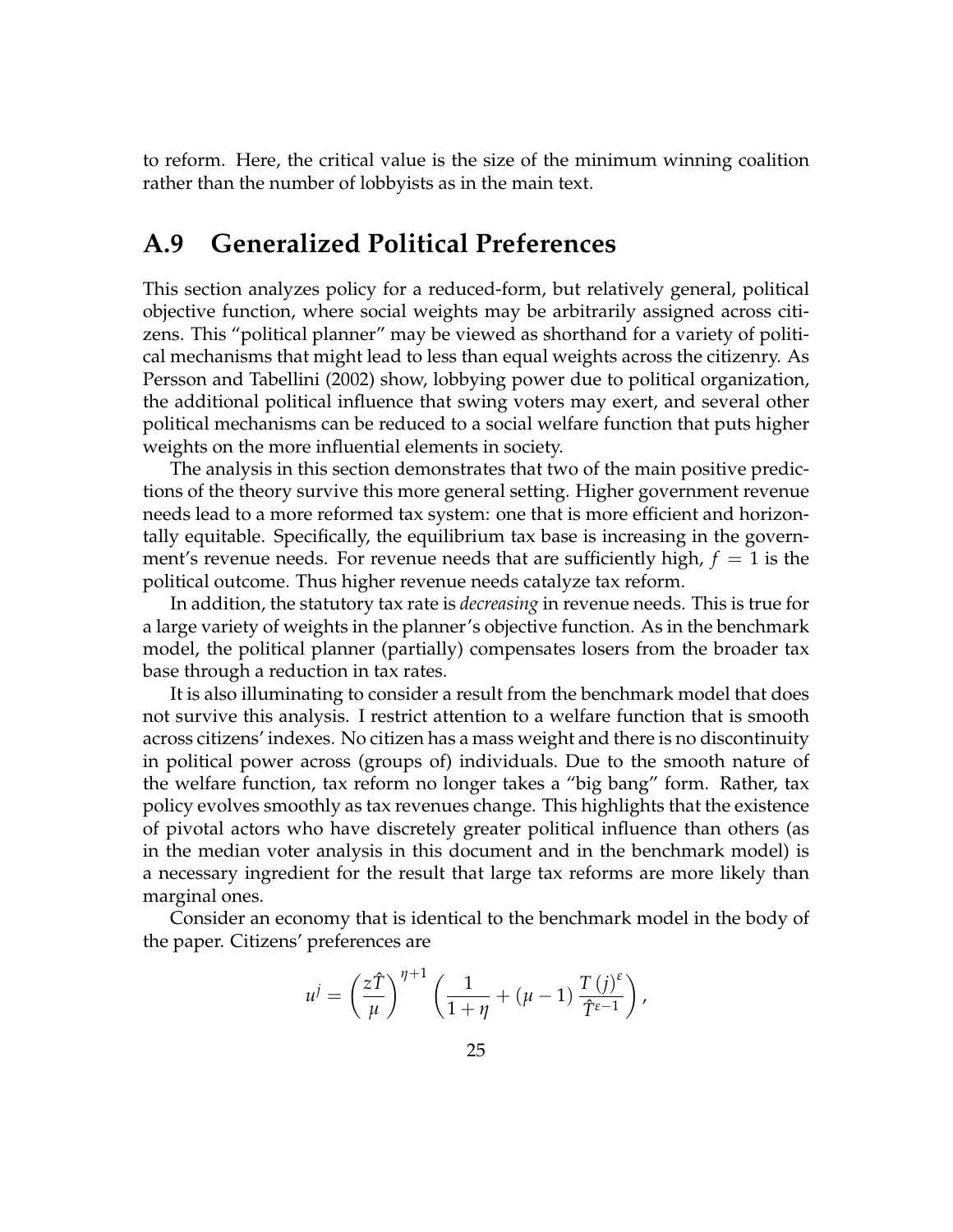where  $\hat{T} \equiv 1 - \hat{\tau}$  and  $T(j) \equiv 1 - \tau(j)$ . The political planner puts a finite weight of *β* (*j*) on the utility of each citizen *j*, where it is assumed that  $β$  (*j*) is monotonically increasing in *j*: citizens are ordered according to their political influence. Also,

$$
\int_{j=0}^{1} \beta(j) \, dj = 1.
$$

Let  $\mathcal{B}(f)$  denote the cumulative weight that the planner puts on citizens  $j \in [0, f]$ , so that

$$
\mathcal{B}(f) \equiv \int_{j=0}^{f} \beta(j) \, dj
$$

and  $\mathcal{B}(1) = 1$ .

Given that  $\mathcal{B}(i)$  is increasing in *j*, a planner choosing a tax base of f will always give tax exemptions to citizens  $j \in [f, 1]$ . The planner's policy choice can therefore be described as

$$
\max_{\tau,f}\left(\frac{z\hat{T}}{\mu}\right)^{\eta+1}\left(\frac{1}{1+\eta}+(\mu-1)\frac{\mathcal{B}(f)T^{\varepsilon}+1-\mathcal{B}(f)}{\hat{T}^{\varepsilon-1}}\right),\,
$$

subject to the budget constraint  $\rho(\tau, f) > g$ . The resulting policy will satisfy

$$
MCPF_{PP}^{\tau} \geq MCPF_{PP}^{f}, \tag{A.14}
$$

with equality if  $f < 1$ , where PP represents "political planner" and the two terms are the marginal costs of public funds to this planner from rasing revenues with each of the tax instruments.

The numerical analysis that follows shows that the tax base broadens and the statutory tax rate decreases as *g* increases. Before turning to numerical results, I show analytically that these results holds at two polar values, as *g* approaches zero and as *g* approaches the maximal revenues that the tax system can bear (the peak of the Laffer curve).

Let's first look at the case  $g \to 0$ . It can be shown that

$$
\lim_{\{f,\tau\}\to\{0,0\}}\left\{\frac{MCPF_{PP}^{\tau}}{MCPF_{PP}^f}\right\} = \lim_{\{f,\tau\}\to\{0,0\}}\left\{\tau\frac{\beta(f)T^{\epsilon-1}}{1-\beta(f)T^{\epsilon}}\right\},\,
$$

where the limit can be taken along any path. As  $\tau \to 0$ ,  $T \to 1$ . As  $f \to 0$ ,  $\beta(f) \rightarrow \beta(0)$ . This limit is therefore equal to zero unless  $\beta(0) = 1$ . The marginal cost of raising a unit of revenues via increases in the tax rate goes to zero faster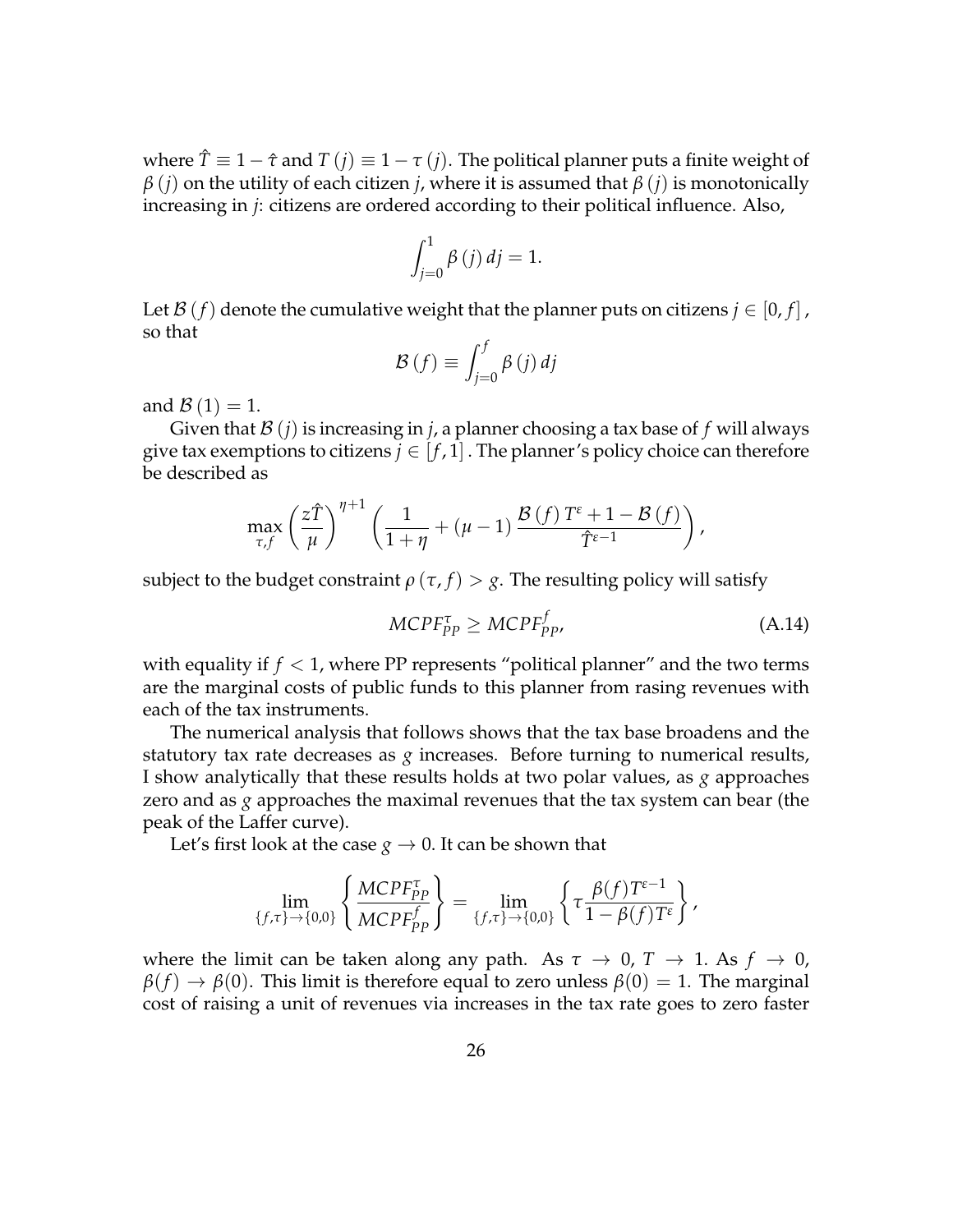than the marginal cost of raising the same unit of revenues via broadening the tax base. It must therefore be the case that the political planner wishes to set a non-zero tax rate even as the tax base approaches zero. At near-zero revenues, the political planner relies more on a high statutory tax rate and a narrow tax base to raise revenues. This result does not hold when  $\beta(0) = 1$ . but  $\beta(0) < 1$  for any increasing political welfare function that does not weigh all citizens identically.

I now look at the case where  $g \to \bar{g}$ , where  $\bar{g}$  is the maximal level of public spending that can be sustained for any  $\{f, \tau\}$ . The revenue-maximizing tax rate satisfies

$$
\frac{1}{\tau} - \frac{\varepsilon - 1}{T} + \frac{\varepsilon - 1 - \eta}{T} f \theta^{\varepsilon - 1} = 0,
$$

where  $\theta \equiv \frac{T}{\hat{T}}$ . The revenue-maximizing tax base satisfies

$$
\frac{1}{f} + \left(\frac{\varepsilon - 1 - \eta}{\varepsilon - 1}\right) \frac{1 - T^{\varepsilon - 1}}{\hat{T}^{\varepsilon - 1}} \ge 0,
$$

with equality if  $f < 1$ . This condition cannot hold with equality for any  $\tau > 0$ , so that *f* = 1 is the revenue maximizing tax base. As *g*  $\rightarrow \bar{g}$ , therefore  $\frac{\partial \log(\rho)}{\partial \tau} \rightarrow 0$ , while

$$
\frac{\partial \log{(\rho)}}{\partial f} = \frac{1}{f} + \left(\frac{\varepsilon - \eta}{\varepsilon}\right) \frac{1 - T^{\varepsilon}}{\hat{T}^{\varepsilon}} > 0,
$$

as revenue needs approach their maximal feasible value. Given that the marginal *utilities*  $\frac{\partial u^{PP}}{\partial \tau}$  and  $\frac{\partial u^{PP}}{\partial f}$ *n*<sup>111</sup> are strictly positive and bounded, it must be the case that for revenue needs that are sufficiently high

$$
MCPF_{PP}^{\tau} > MCPF_{PP}^{f},
$$

giving  $f = 1$  as the optimal policy.

To summarize, we have the result that the tax base will be narrow for revenue needs that are sufficiently low and broad at  $f = 1$  for revenue needs that are sufficiently high. This result is demonstrated in Figure A.8, which displays the equilibrium tax base (left axis) and statutory tax rate (right axis) as the revenue needs of the government increase (left to right along the X-axis). As described in the discussion above, when revenue needs approach zero, the political planner relies on a narrow base and a high tax rate.

Figure A.8 indicates that there is a monotonic shift to a broader base as revenue needs increase. Despite the greater revenue needs, the tax rate declines. This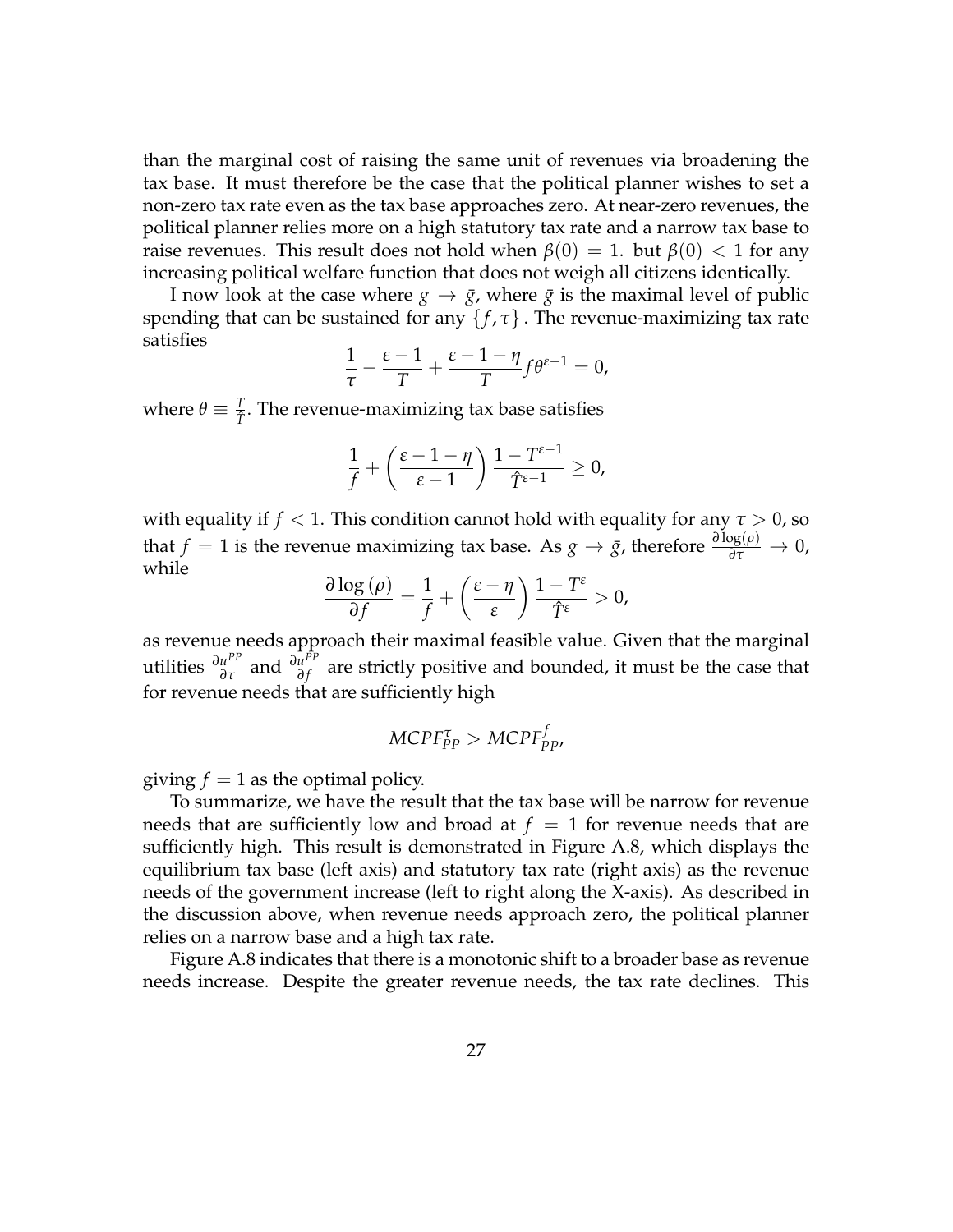continues until the tax system is "reformed" at  $f = 1$ . At this point, the only feasible way to raise revenues is through increasing statutory tax rates. $4$ 

To summarize, the result that higher revenue needs will lead to a more efficient tax system together with lower statutory rates holds in this more general setting. Unlike the benchmark model there is no tipping point, at which policy jumps discontinuously to  $f = 1$ . This illustrates the importance of a group of citizens with discretely greater political power–a pivotal interest, an organized group, etc., in the benchmark model.

## **References**

[1] Baron, David P. and John A. Ferejohn, 1989"Bargaining in Legislatures." *The American Political Science Review* 83:4.

<sup>&</sup>lt;sup>4</sup>The results shown here are for  $\varepsilon = 2$ ,  $\eta = 0.5$  and welfare weights of  $\beta(j) = 2j$ . They were robust to any of a wide range of parameter values and welfare weight functions, with which I simulated the model.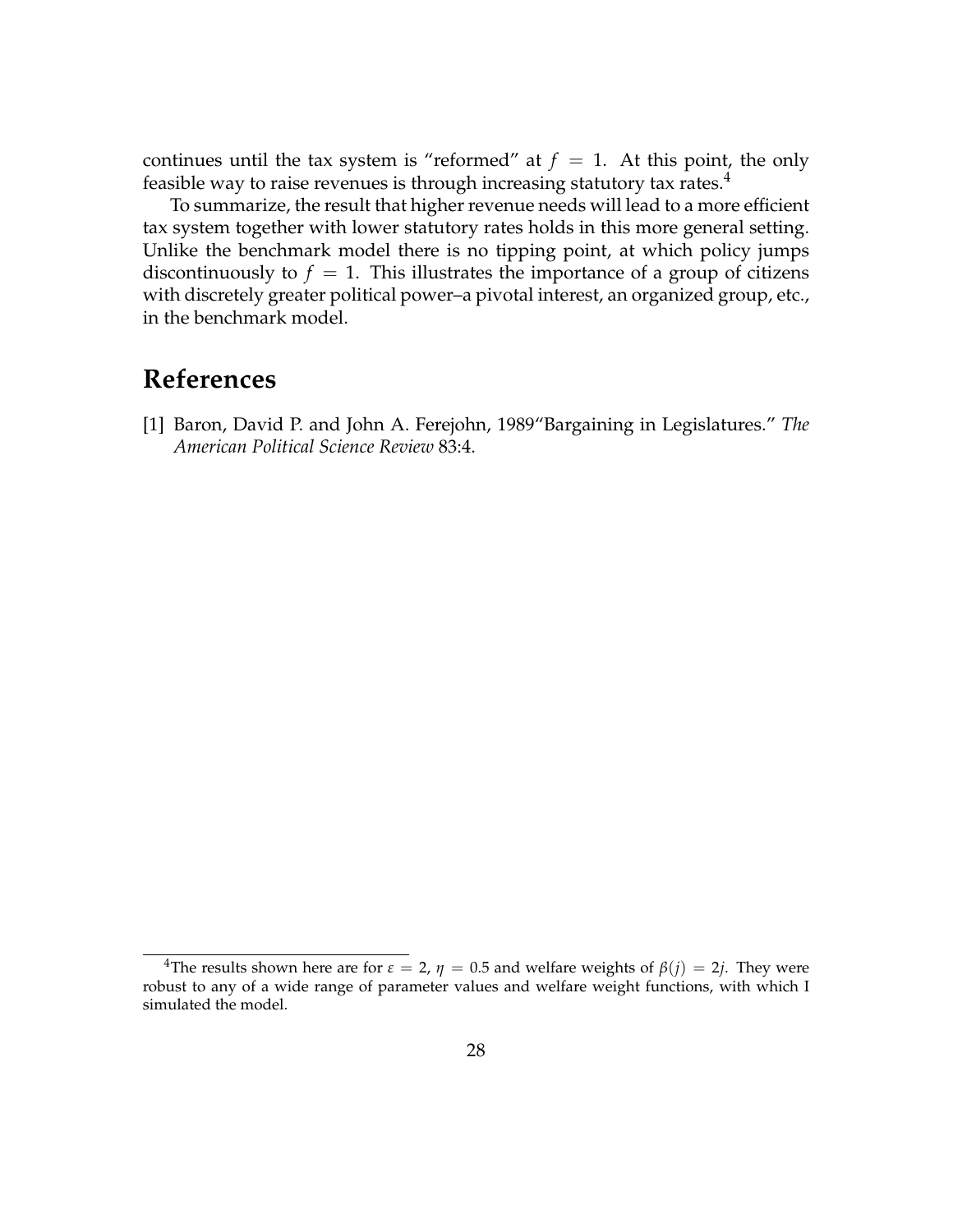

This figure shows the utility of owners of tax exempt firms (dashed lines) and taxed firms (solid lines) for four values of the share of expenditure on exempt goods that is tax deductible  $\chi$ . The values are 1, 0.75, 0.5 and 0.25. Each panel This figure shows the utility of owners of tax exempt firms (dashed lines) and taxed firms (solid lines) for four values *χ*. The values are 1, 0.75, 0.5 and 0.25. Each panel  $\kappa$  below which exempt firms would benefit from collectively forgoing their tax of the share of expenditure on exempt goods that is tax deductible *f R*also indicates the critical tax base exemptions. exemptions.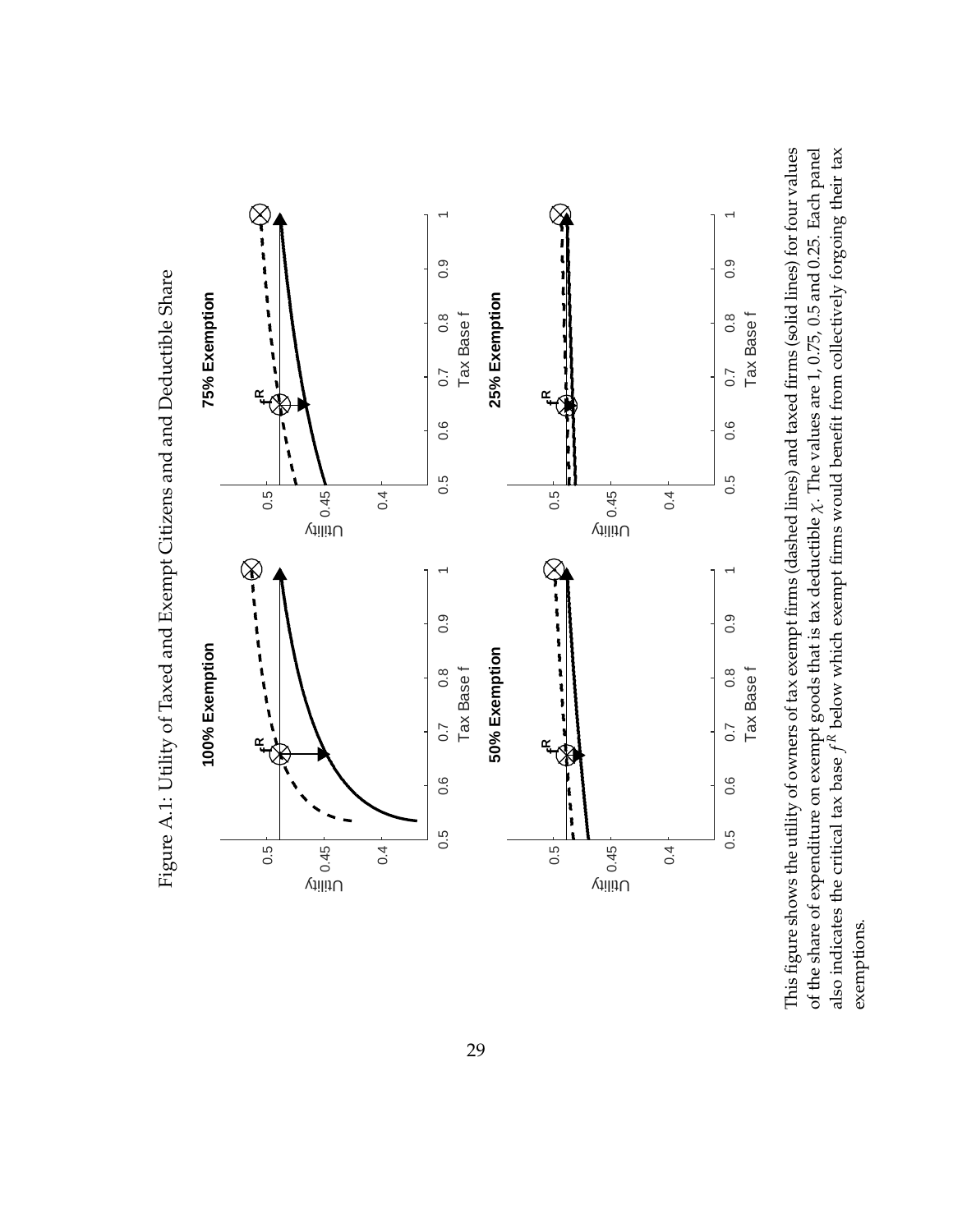Figure A.2: Critical Tax Base for Reform and Deductible Share



This figure shows the critical tax base  $f<sup>R</sup>$ , below which exempt firms would benefit from collectively forgoing their tax exemptions, as a function of  $\chi$ , the share of expenditure on exempt goods that is tax deductible.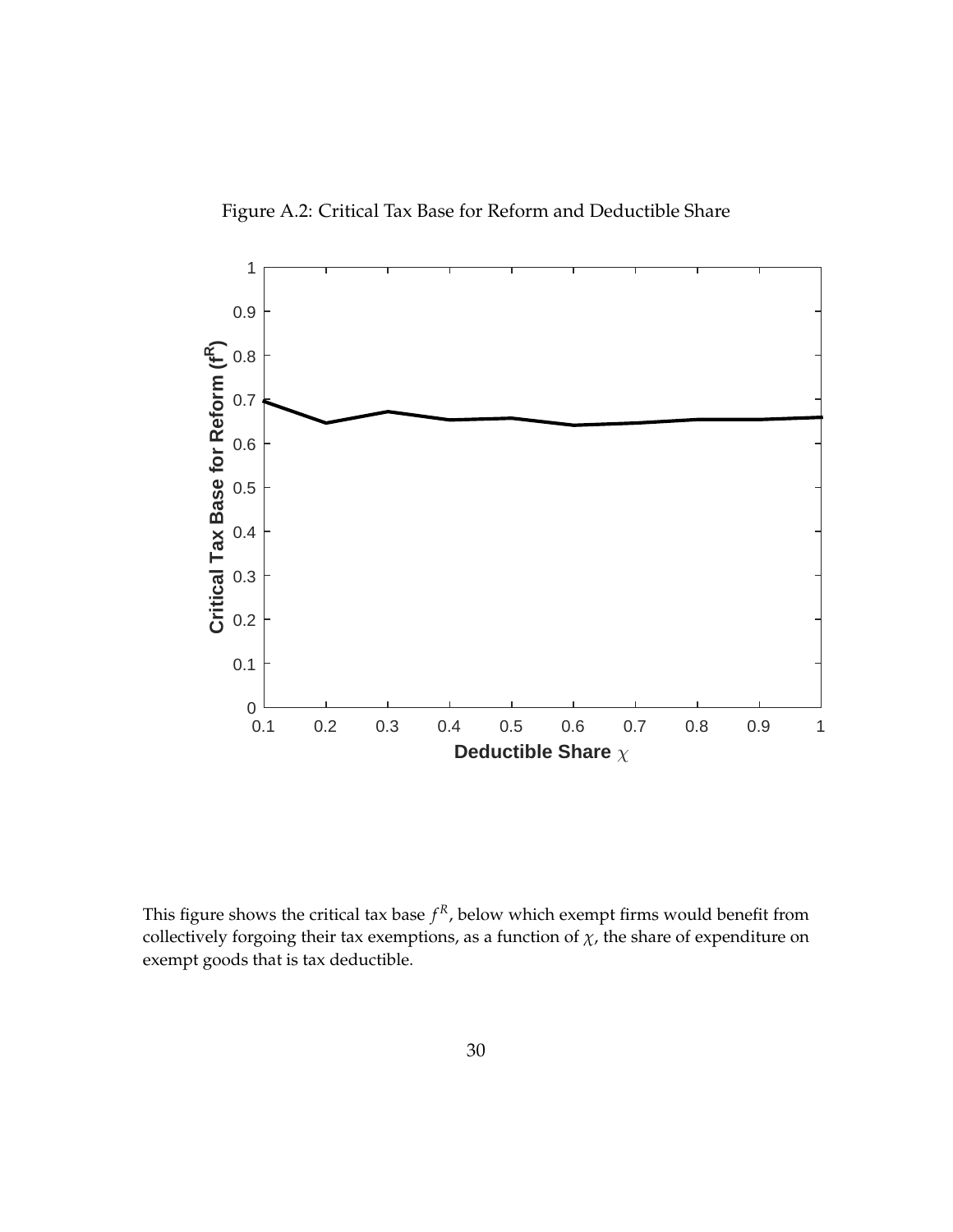Figure A.3: Revenues Lost and Deductible Share



This figure shows the share of revenues lost due to a narrow tax base as a function of *χ*, the share of expenditure on exempt goods that is tax deductible. The figure is plotted for a value of  $f = 0.7$ , reflecting that 30% of goods are tax deductible. The solid line gives the actual share of revenues lost. The dashed line approximates revenues lost with a back-of-the-envelope calculation given by  $(1 - f)\chi$ .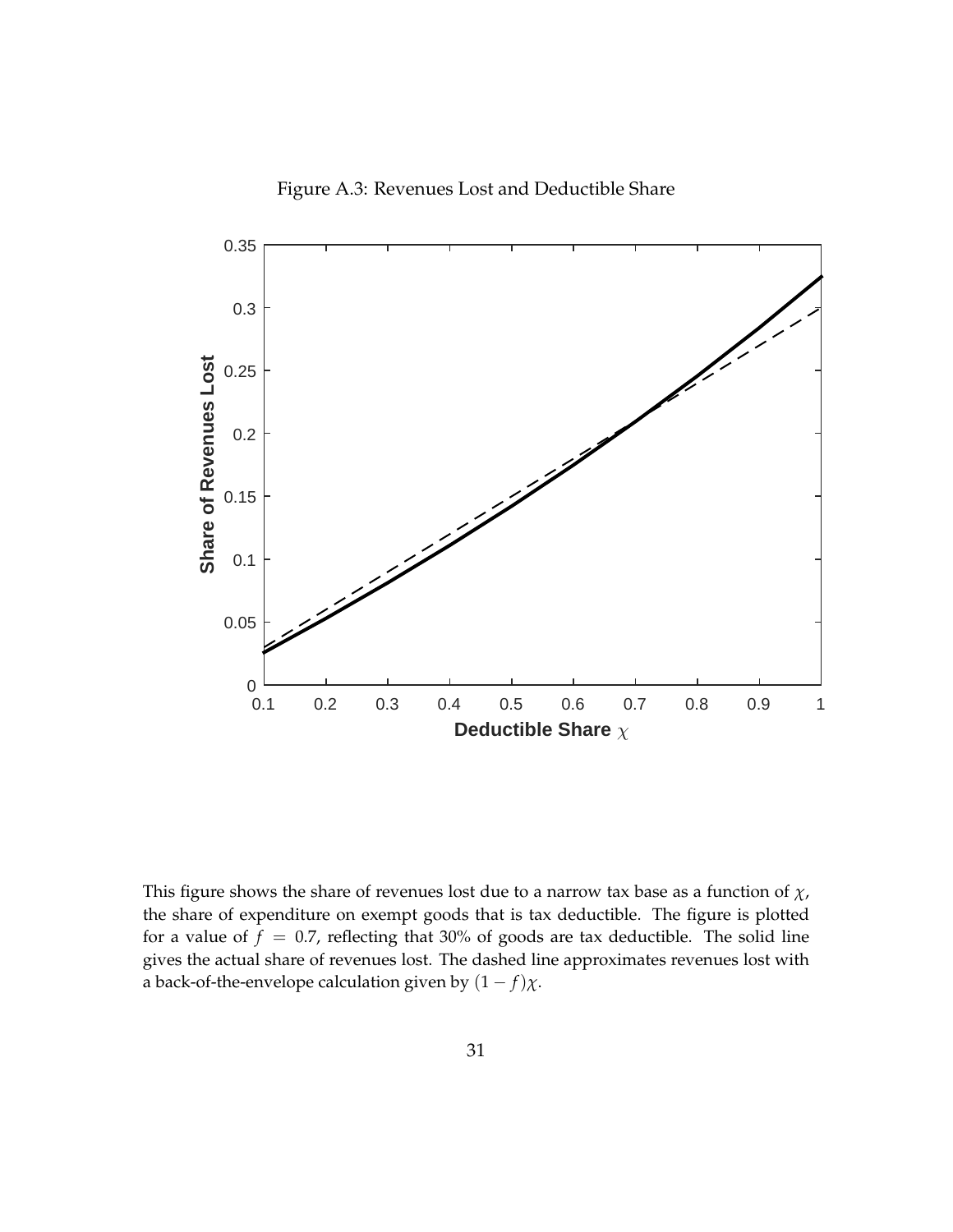

Figure A.4: Magnitude of Tax Exemption and the Tax Base

This figure shows the size of an exemption  $\chi$  that would be chosen by a group of lobbyists of measure  $1 - f$  as a function of the tax base  $f$ .  $\chi$  is given as the fraction of expenditures on tax-deductible goods. Each curve is along a budget curve for a single value of *g*. The curves further to the right raise higher revenues. Above a critical threshold, lobbyists give themselves a full exemption. Below that threshold, lobbyists give themselves a smaller tax break as the tax base narrows.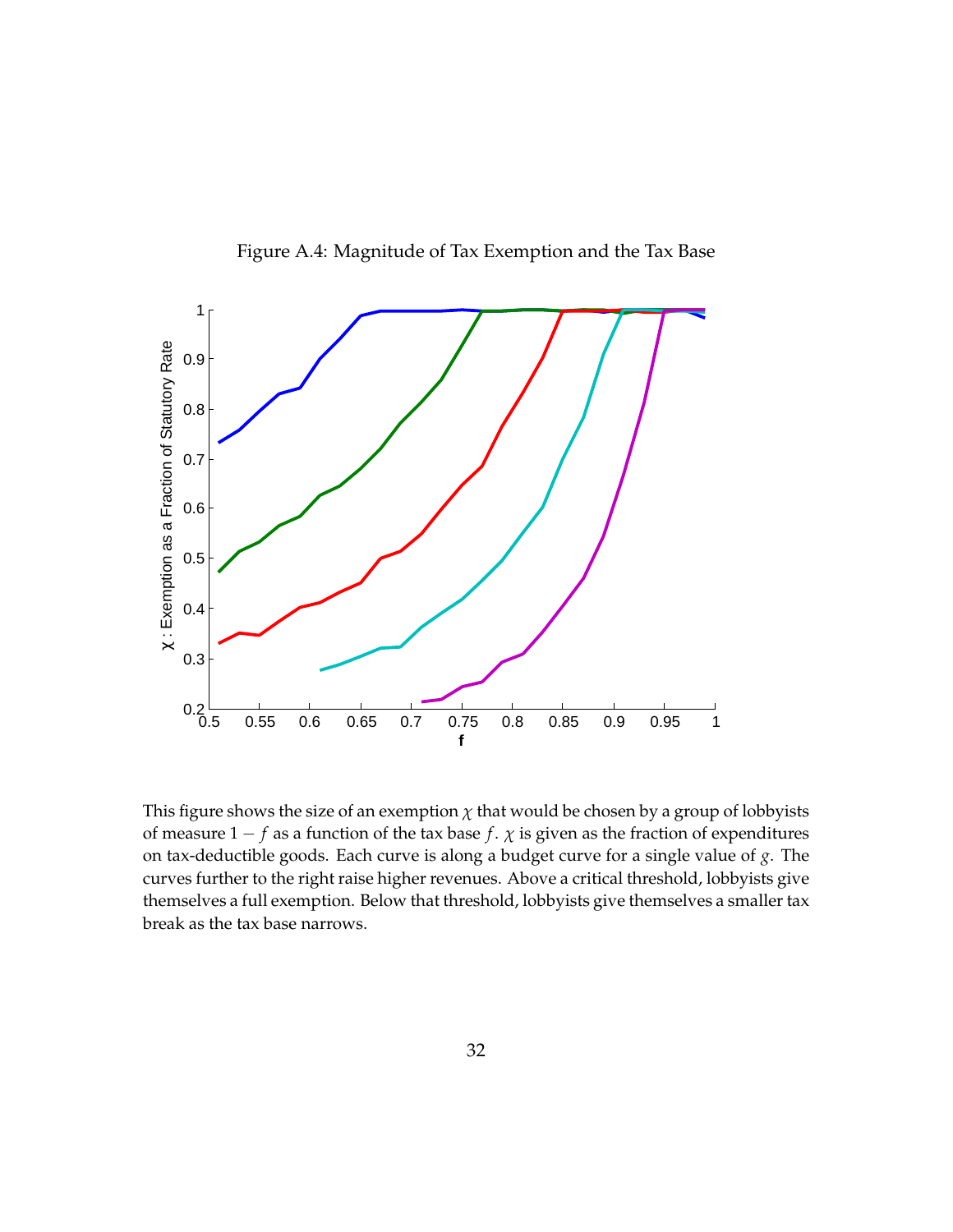



This figure shows the utility of citizens in equilibrium as a function of the tax base. Citizens whose firms have a tax exemption are given with a dashed curve, while the solid reflects taxed citizens. This utility results when a measure 1 − *f* jointly decide on the magnitude of a tax exemption, given in figure A.4. Horizontal lines give the inflection point, below which lobbyists give themselves only a partial exemption.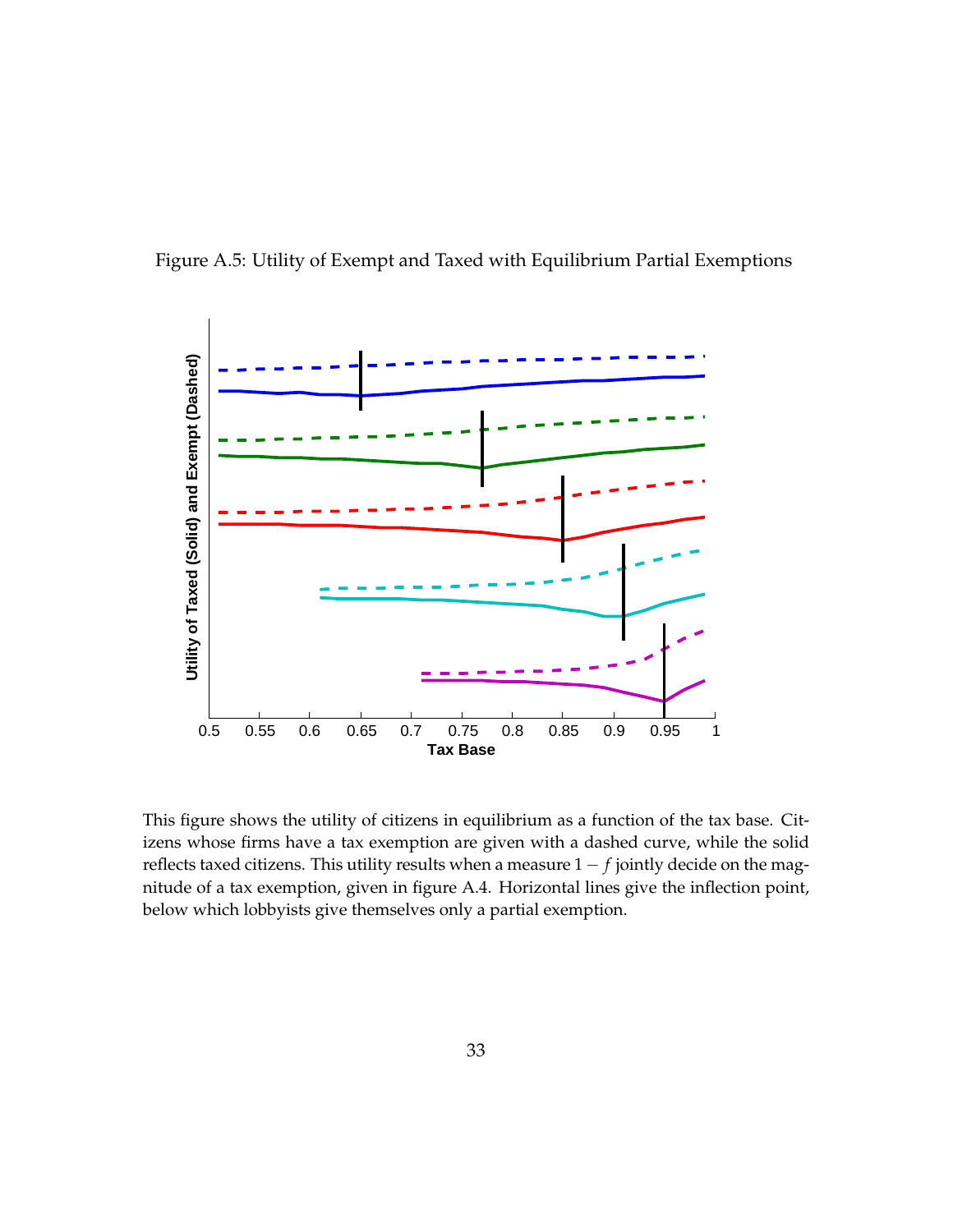

Figure A.6: The Benefit of Lobbying with Partial Exemptions

This figure shows the benefit of lobbying as a function of the number of lobbyists *L*. The benefit of lobbying is the difference between the utility of exempt and taxed citizens at a tax base of  $1 - f$ : the gap between the dashed and solid lines in figure A.5. The figure is plotted for two values of *g*.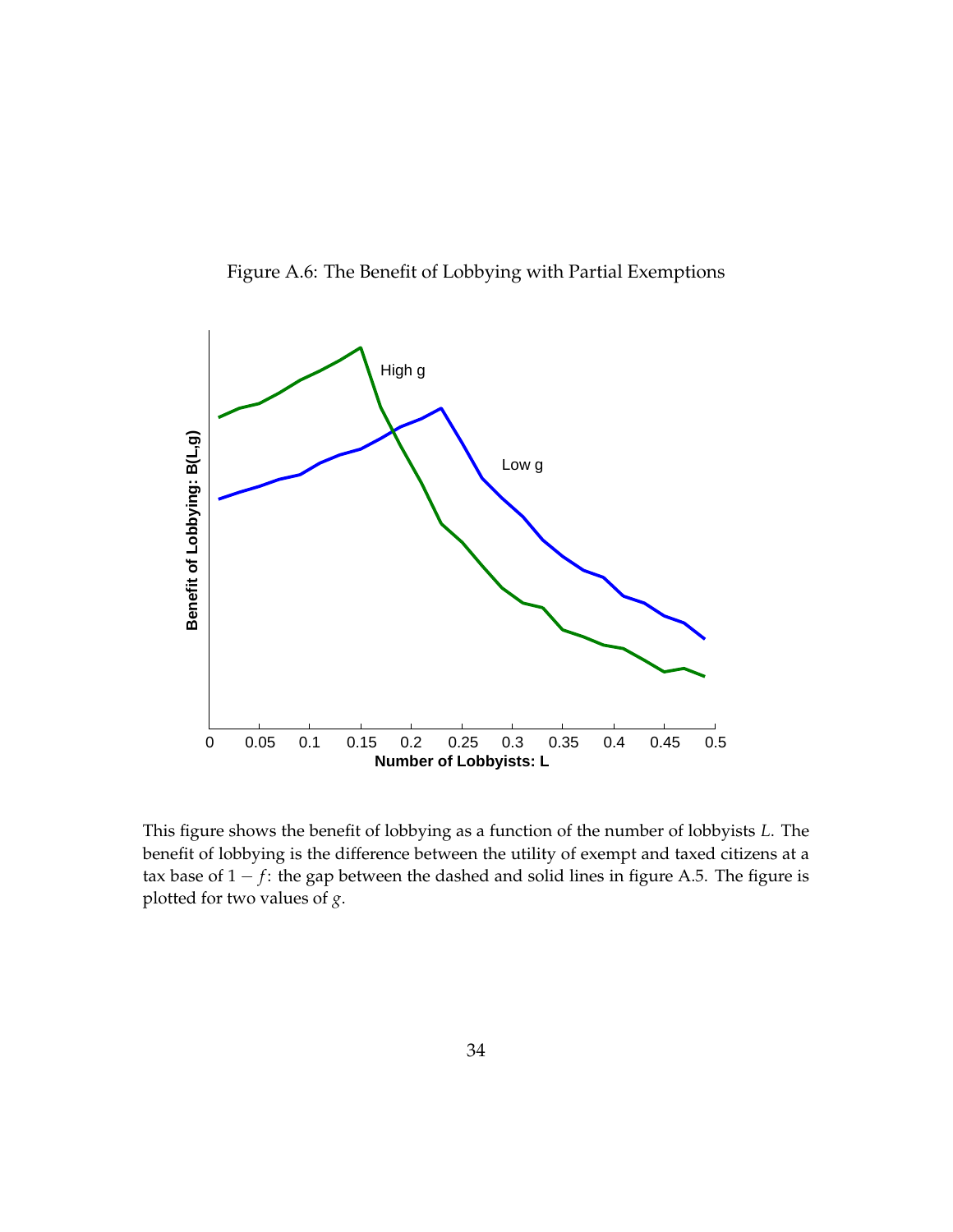